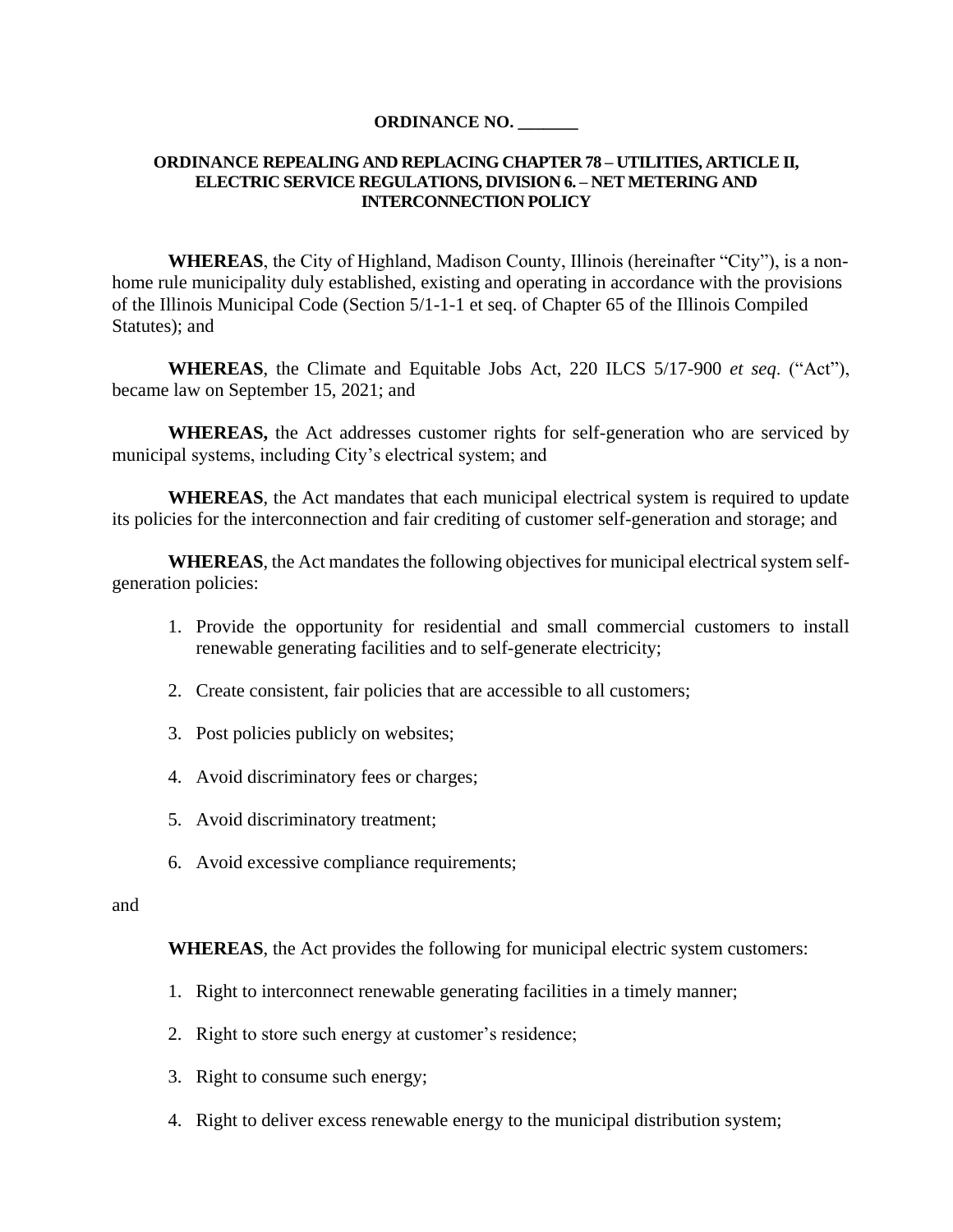**WHEREAS**, City has determined that it is in the best interests of public health, safety, general welfare, and economic welfare to repeal the current Net Metering Policy and replace it with the policy stated herein; and

**WHEREAS**, the City Council finds that the City Manager and/or Mayor should be authorized and directed, on behalf of the City, to execute whatever documents are necessary to repeal and replace the current Net Metering Policy and replace it with the policy stated herein.

### **NOW, THEREFORE, BE IT ORDAINED, by the City Council of the City of Highland, Illinois, as follows:**

*Section 1.* The foregoing recitals are incorporated herein as findings of the City Council of the City of Highland, Illinois.

*Section 2.* Chapter 78 – Utilities, Article II, Electric Service Regulations, Division 6. – Net Metering and Interconnection Policy, shall be repealed and replaced as follows:

### **DIVISION 6. – NET METERING AND INTERCONNECTION POLICIES**

Sec. 78 – 185 - Customer Self-Generation Net Metering Policy

- (a) The City of Highland Department of Light & Power shall make available, upon request, net metering service to any customer taking service from them and who meets the requirements set forth in this policy. For purposes of this policy "net metering" means service to an electric customer under which electric energy generated by that electric customer from an eligible on-site generating facility owned by that customer and, under some circumstances, delivered to the local distribution facilities, may be used to offset electric energy provided by the electric utility to the electric customer as provided for in this policy. The term "net metering" is not used as a limiting term, but rather is used in its general sense to include the full range of methods for valuing customer selfgeneration and implementing fair credits for excess energy delivered to the municipal distribution system by the customer. For multi-unit residential and commercial buildings, if all units are on the same account, it qualifies as a single customer for purposes of this policy. If individual units are separately metered and individual tenants have individual accounts, then the term "Customer" only refers to the building owner and any usage by the owner. The utility cannot be responsible to allocate renewable generation facilities to individual accounts in a multi-unit residential or commercial building. The following documents must be executed and returned to the Director of Light & Power:
	- 1. Before the project starts construction, customer must complete the attached application form (*See* **Exhibit A**) and receive approval from the Director of Light & Power to proceed.
	- 2. Before the project starts construction, customer must complete the attached Interconnection Agreement (*See* **Exhibit B**) and receive approval from the Director of Light & Power to proceed.
	- 3. Once installation is complete and before the project in service date, the contractor must complete and deliver the attached Certificate of Completion to the Director of Light & Power (See **Exhibit C**).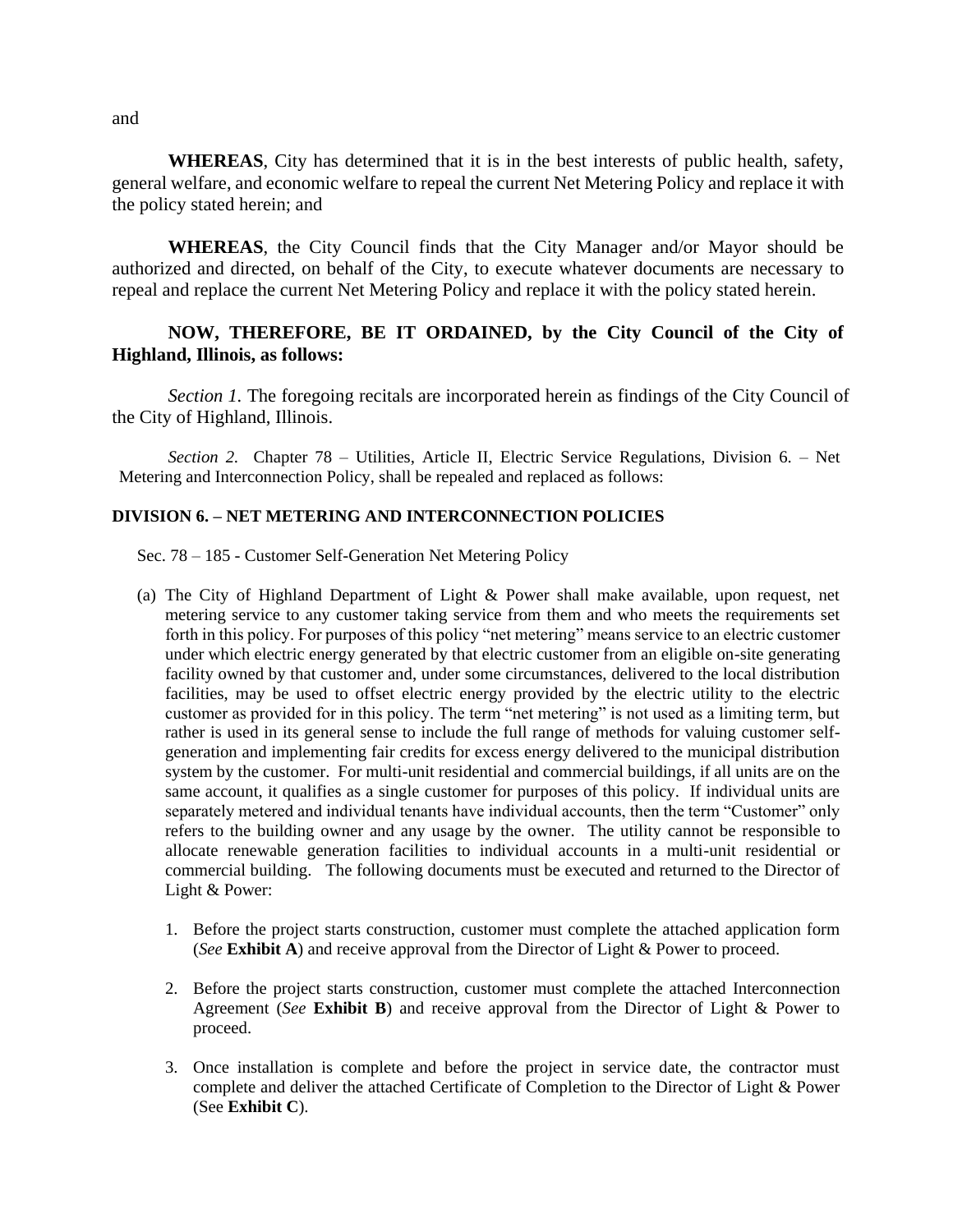- (b) For purposes of this policy, an eligible on-site generating facility shall be defined as a renewable generating facility, such as a photovoltaic facility and small wind turbines and may include technology to store renewable energy at the customer's premise. Other forms of renewable generation shall be considered on a case-by-case basis. In all cases, facilities interconnected must be deemed by the utility to be renewable to qualify for this policy.
- (c) The electric generating facility must also abide by The City of Highland, Department of Light & Power Interconnection Standards currently in place at the time of installation to be an eligible onsite generating facility.
- (d) Subject to the limitations set forth herein, City of Highland shall make net metering service available upon request to any City of Highland residential or small commercial electric customer with an eligible on-site generating facility owned by the customer. The determination whether the customer is a residential or small commercial customer is based on the rate classification under which the customer takes electric service. The eligible on-site generating facility shall be located on the customer's premises and on the customer's side of the billing meter and be sized to primarily produce only enough electricity to offset the customer's own electrical requirements. Proper sizing of eligible on-site generating facilities shall be determined as set forth in Section (m) below.
- (e) Any request for net metering service by a customer that is not a residential or small commercial customer shall be considered on a case by case basis. The decision with respect to such facilities shall be made by the City of Highland Director of Light & Power based on the potential impact to the distribution system, or portions thereof, and to the property of other customers of City of Highland Light & Power. Customers that do not qualify for net metering service under this policy shall be permitted to interconnect and self-generate as required by and in accordance with the Federal Energy Regulatory Commission's rules under the Public Utility Regulatory Policies Act (PURPA) on a case by case basis.
- (f) Notwithstanding the provisions in Section (d), the City of Highland reserves the authority to withhold, deny or delay approval of the interconnection of proposed on-site generating facilities and of net metering service hereunder if the operation of the facility would be unsafe or pose a risk of adverse impacts to the distribution system or portions thereof, or to the property of other customers of City of Highland Light & Power. City of Highland Light & Power shall withhold approval for only so long as is reasonably necessary to remedy the risk of adverse impact, if possible. City of Highland Light & Power shall only deny approval if the adverse impact cannot reasonably be remedied or if the customer refuses to meet all applicable State and local safety and electrical code requirements, or refuses to provide for payment of the costs of the improvements to the facility or the system that are required to accommodate the otherwise eligible on-site generating facility. City of Highland Light & Power shall not be required to make unscheduled improvements to its distribution system or portions thereof to remedy the situation causing the delayed or withheld approval unless the customer agrees to pay for the costs thereof. Likewise, City of Highland Light & Power may require a customer with an approved on-site generating facility that has been installed and operating to suspend operations of the facility if it becomes unsafe or causes adverse impacts to the distribution system or portions thereof, or to the property of other customers of City of Highland Light & Power, and such suspension shall be in place only so long as is reasonably necessary to remedy the adverse impact. City of Highland Light & Power may require the customer to disconnect the on-site generating facility from the distribution system if deemed necessary for the health and safety of the City distribution system.
- (g) Guidelines for interconnecting to the utility system are as follows:
	- 1. Only generating facilities that have been approved by the Director of Electric shall be interconnected with the City of Highland's electric distribution system.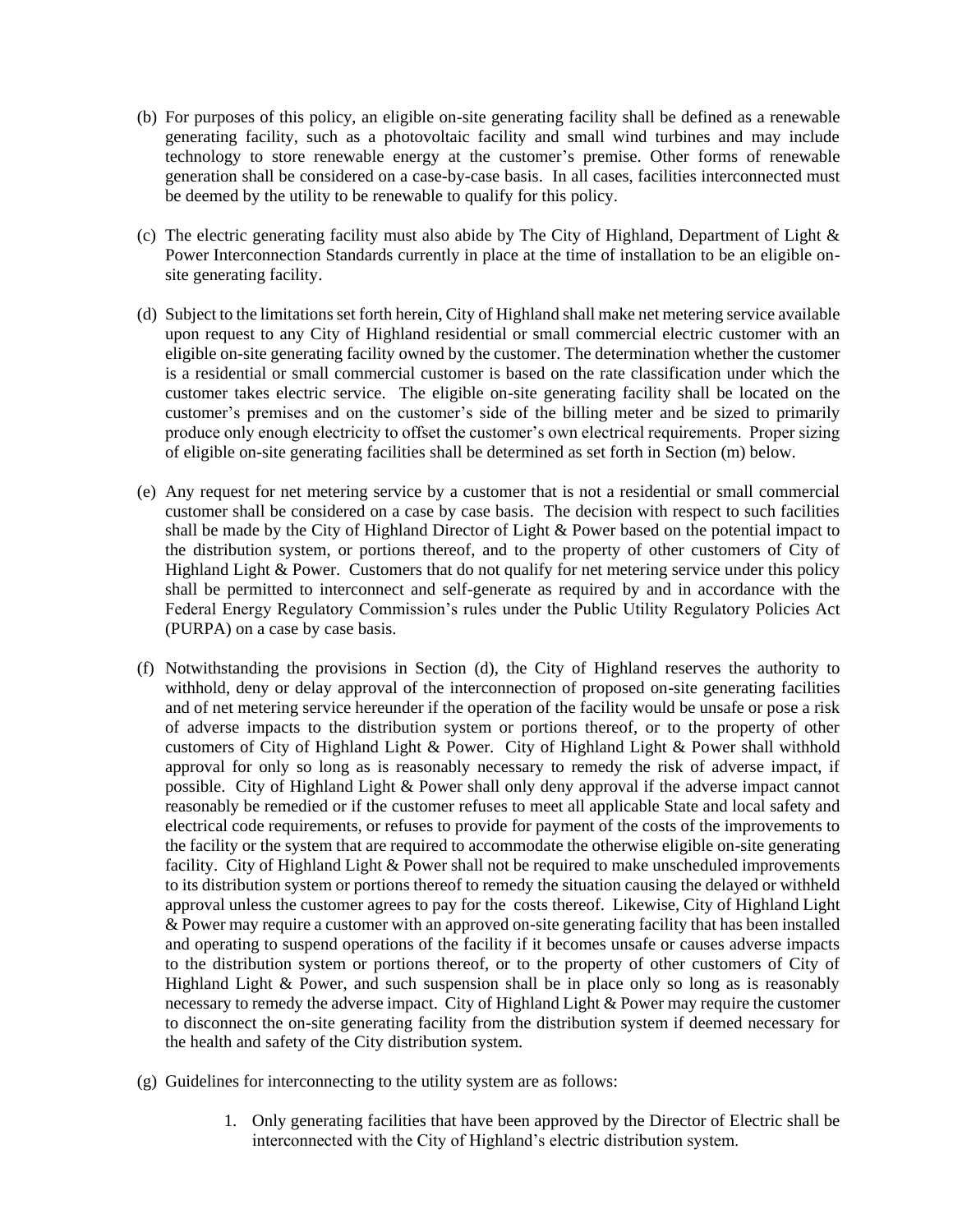- 2. All interconnections shall comply with codes established by National Electrical Code (NEC), National Electrical Safety Code (NESC), Institute of Electrical and Electronics Engineers (IEEE), and Underwriters Laboratories (UL) as they may be amended from time to time.
- 3. Construction and development of generating facilities is required to follow all applicable building codes, permitting processes, and zoning rules.
- 4. The City of Highland is under no obligation to purchase energy supplied to the utility under this standard. This does not preclude the customer meeting applicable standards that would allow the customer to supply power onto the utility's system and receive credit for such energy under the utility's Customer Self-Generation Net Metering Policy or the Public Utility Regulatory Policies Act (PURPA).
- 5. The City of Highland may require periodic testing of systems. All test reports shall be submitted to the City of Highland Engineering Department after completion of the testing.
- 6. The City of Highland may charge reasonable fees associated with the implementation and application of this policy.
- (h) Energy generated, energy delivered, energy credits, and energy generally:
	- 1. Energy generated by the customer-owned generator during the billing period may supply all or a portion of the energy required by the customer's load. The customer shall be credited for excess energy delivered by the customer to the City of Highland at the meter from the approved on-site generating facility.
	- 2. Energy delivered by the utility to the customer at the meter, as reflected in the meter reading, shall be billed at the appropriate utility full retail energy rate. For any excess energy generated by the customer from an approved on-site generating facility and delivered by the customer to the utility at the meter, as reflected in the meter reading, a credit shall be created and applied to the customer's bill based upon the lesser of the full retail energy rate for the customer class and the avoided cost of energy. Avoided cost shall be determined as set forth in Section (l) below. The City of Highland shall install an appropriate meter to measure both the energy delivered by the utility to the customer at the meter and the energy delivered by the customer to the utility at the meter from the approved on-site generating facility.
	- 3. Credits from electric energy delivered to the municipal distribution system by the customer shall be used to offset usage based electric energy (kWh) charges only. No such credits shall be applied to, and the customer shall remain responsible for:

(i) taxes, fees, and other charges that would otherwise be applicable to the net amount of electric energy (kWh) purchased by the customer from the City of Highland or consumed by the customer;

(ii) other charges to the customer under any other rules, regulations or rates that are not based on per kilowatt-hour (kWh) charges, including but not limited to, basic service charges, customer service charges, facilities charges, demand charges, kVAR charges, transformation charges, taxes and assessments billed on other than kWh basis, rental fees, and late fees, or any additional fees assessed.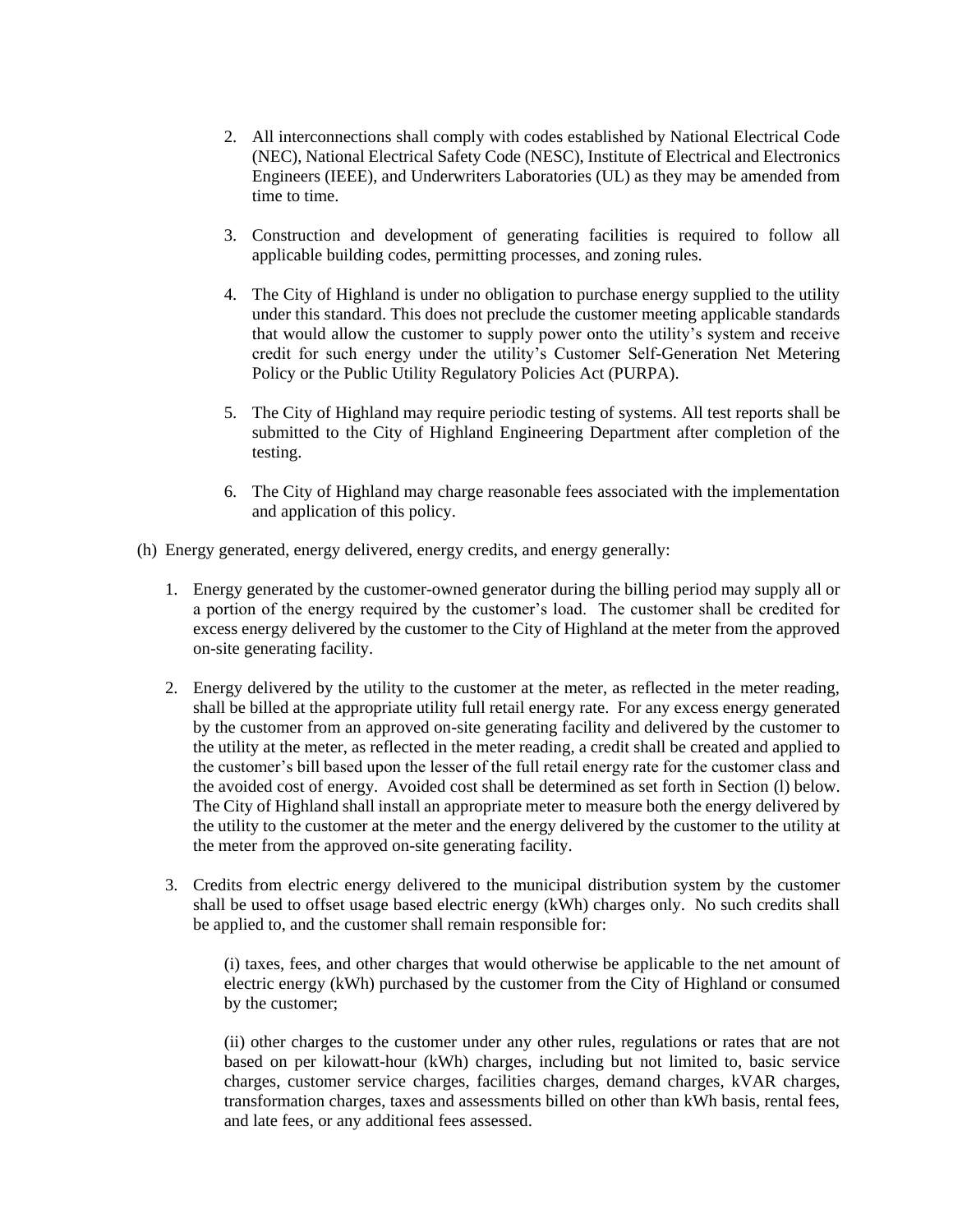- 4. The City of Highland shall carry over any unused credits earned and apply those credits to subsequent billing periods to offset usage based electric energy (kWh) charges only for electric energy supplied to the customer by the City of Highland until all credits are used or until the end of the annual period. The annual period shall end each year on April 30; provided however for new net metering customers with generating facilities installed during an annual period, the annual period shall end on April 30 of the following year. At the end of the annual period or in the event that the customer terminates service at the service location with the City of Highland prior to the end of annual period, any remaining credits in the customer's account shall expire and no credit or payment shall be due to the customer for such expired credits. In the event of termination of an account qualifying for net metering under this policy, any outstanding credits are surrendered. No credit or payment shall be due to the customer for such surrendered credits. Under no circumstance will credits for excess energy transfer to a new customer at the service location after the customer's service with the City of Highland terminates, including if the Agreement is transferred to a new owner of the generating facility.
- (i) Any costs the City of Highland incurs associated with the interconnection of generating facilities by a customer, including but not limited to changes in metering (to include installation of a bidirectional meter), or other physical facilities, whether on the customer's premises or a reasonably necessary upgrade to the municipal distribution system, or a portion thereof that is not on the customer's premises, shall be paid for by the customer seeking to install or for whom the generating facility was installed; provided however that such costs shall be capped at \$1,500.00 to each qualifying customer interconnecting facilities of 10 kW or less. For those generating facilities greater than 10 kW that are deemed to qualify under this policy, all costs associated with the interconnection of the generating facility shall be paid for by the customer seeking to install or for whom the generating facility was installed; there is no cap for generating facilities of more than 10 kW and all costs shall be paid by the Customer. Costs assessed under this section shall be demonstrable and cost-based. Such costs shall not include or be based on reduced sales by or lost revenues to The City of Highland associated with net metering service.
- (j) The terms and conditions for any and all such interconnections are set forth in the attached model Interconnection Agreement, which may be reasonably adapted by the City of Highland staff from time to time in implementing this policy and the Customer Self-Generation Net Metering Policy.
- (k) The City of Highland shall develop such documents as needed to implement this policy and any customer applying for or taking service hereunder shall execute all appropriate documents. Failure by any potential Customer or transfer Customer to agree to all terms and conditions of the City of Highland, Department of Light & Power, Customer Self-Generation Net Metering Policy ("Policy"), and execute the Policy prior to operating a generating facility, shall be a violation of the City Code and shall be punishable by any legal means available to City to enforce the Policy.
- (l) For all approved on-site generating facilities, including currently existing facilities, "avoided cost" shall be determined based on the sum of 1 and 2 below:
	- 1. The rate in cents per kWh as published and approved annually by the governing body of the City of Highland based on the calculations and recommendation from the City of Highlands electric wholesale supplier. Such rate shall be approved annually in a public meeting. The rate shall take into consideration the following:
		- a. Historic real time pricing of prior calendar year of energy in the wholesale market as valued at the locational marginal pricing ("LMP") for that location as defined by the appropriately located Regional Transmission Organization ("RTO"),
		- b. Solar-weighted LMP: The simple average of the LMP weighted using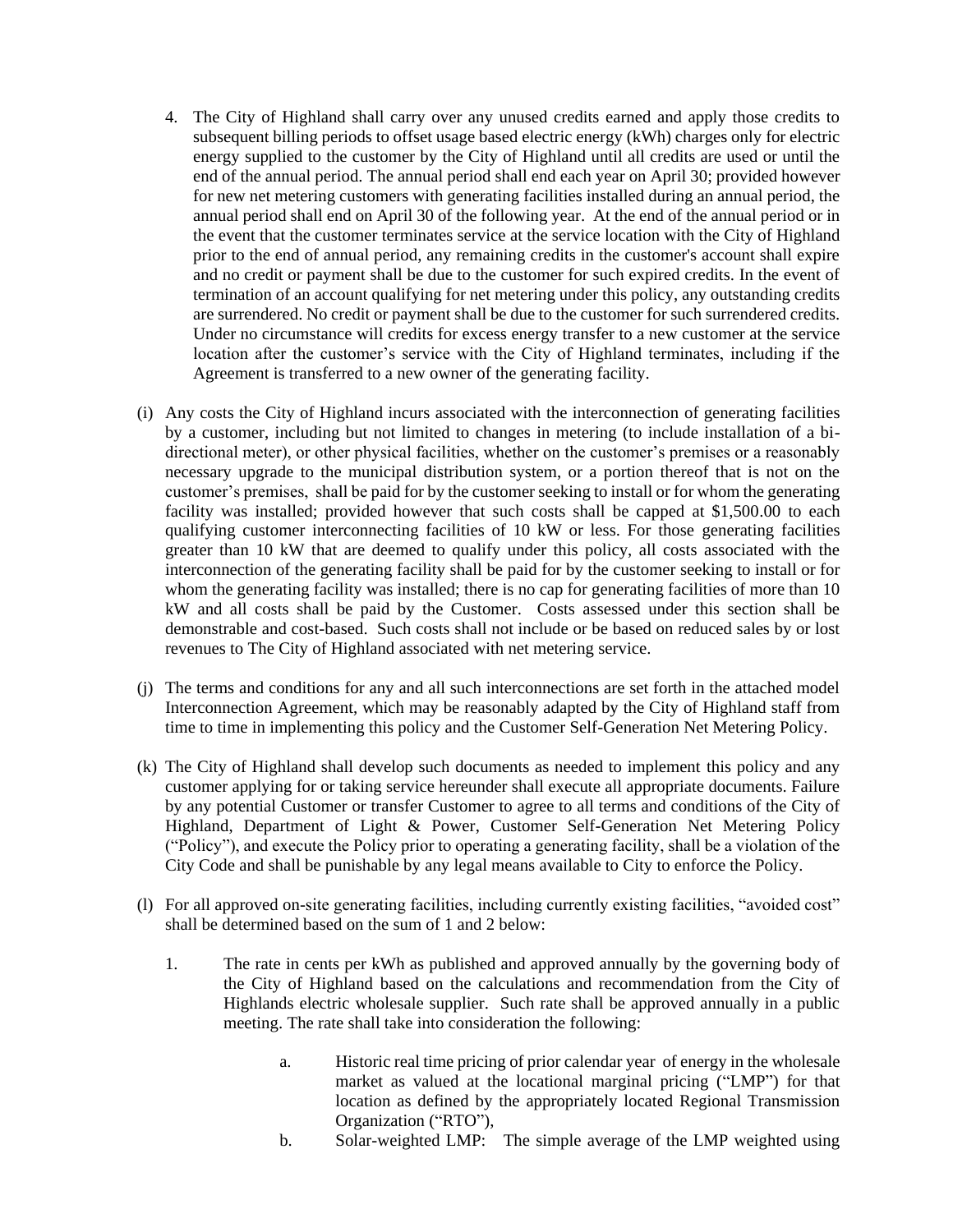Solar Weighting. Solar weighting is the expected production of each hour of a typical solar installation as determined using the National Renewable Energy Laboratory ("NREL") System Advisory Model ("SAM") as may be amended from time to time.

- c. Capacity value: Appropriate RTO capacity price with solar factors applied for average system peak times
- d. Transmission Value: Appropriate RTO transmission cost recovery with solar factor applied for average peak times
- 2. The rate in cents per kWh as calculated by the City of Highland for the avoidance of distribution system losses.
- (m) The maximum size in kilowatts AC of the eligible on-site generating facility for an individual customer service location in the rate categories identified in Section (d) shall be determined as follows:
	- 1. The installation of a renewable generating facility under this Policy is intended to supply all or a portion of the customer's own usage of electricity. Therefore, in order to be approved, a renewable generating facility must be properly sized so as not to exceed the customers expected annual usage based on the customer's current energy needs. It is also important to the customer that the generating facilities are properly sized because the credits under this Policy for excess energy delivered to the distribution system expire if not used within the time period established in this Policy. As part of the interconnection application, customer's energy usage will be analyzed using 36-months of historical energy usage (if available) in order to calculate the customer's expected annual usage. If a customer provides documentation specifying why the usage has increased over that time, such as home renovation/addition or installation of electric heating or an electric vehicle charging station on the premises, then the previous 12-month period shall be used to determine the average for the expected annual usage. If the applicable months of data are not available for an individual customer, the average usage amounts by other similar customers of the City of Highland, as determined solely by the City of Highland, shall be used to set the expected annual usage. If generating facilities are allowed for customers in other rate classes, the right-sizing shall be determined on a case by case basis.
	- 2. In addition to the foregoing historic usage, City of Highland Light & Power shall consider potential adverse impacts to the City of Highland distribution system and to other customers of City of Highland Light & Power that will be caused by or expected to be caused by the installation of the new renewable generating facility at the particular customer service location as part of the interconnection application review. The maximum size of the eligible on-site generating facility for an individual customer service location shall be reduced below the expected annual usage of the customer to mitigate the potential adverse impacts to the distribution system, or portions thereof, and to the other customers of City of Highland Light & Power unless the customer pays for any necessary upgrade to the system or portion thereof to avoid the potential adverse impact. These determinations made in this Section (m) shall be made at the sole discretion of the City of Highland Director of Light & Power.
- (n) City of Highland Light & Power reserves the right to interpret, amend, or rescind this policy. Nothing herein is intended to, nor shall it, create a right for a customer to rely on any particular netting or crediting methodology contained in the policy from time to time, and all rates for excess credits are subject to change in accordance with the laws of the State of Illinois governing municipalities.
- (o) Citizen and customer concerns generally with this Net Metering Policy may be raised in the public comment portion of any City of Highland City Council Meeting and will be considered by the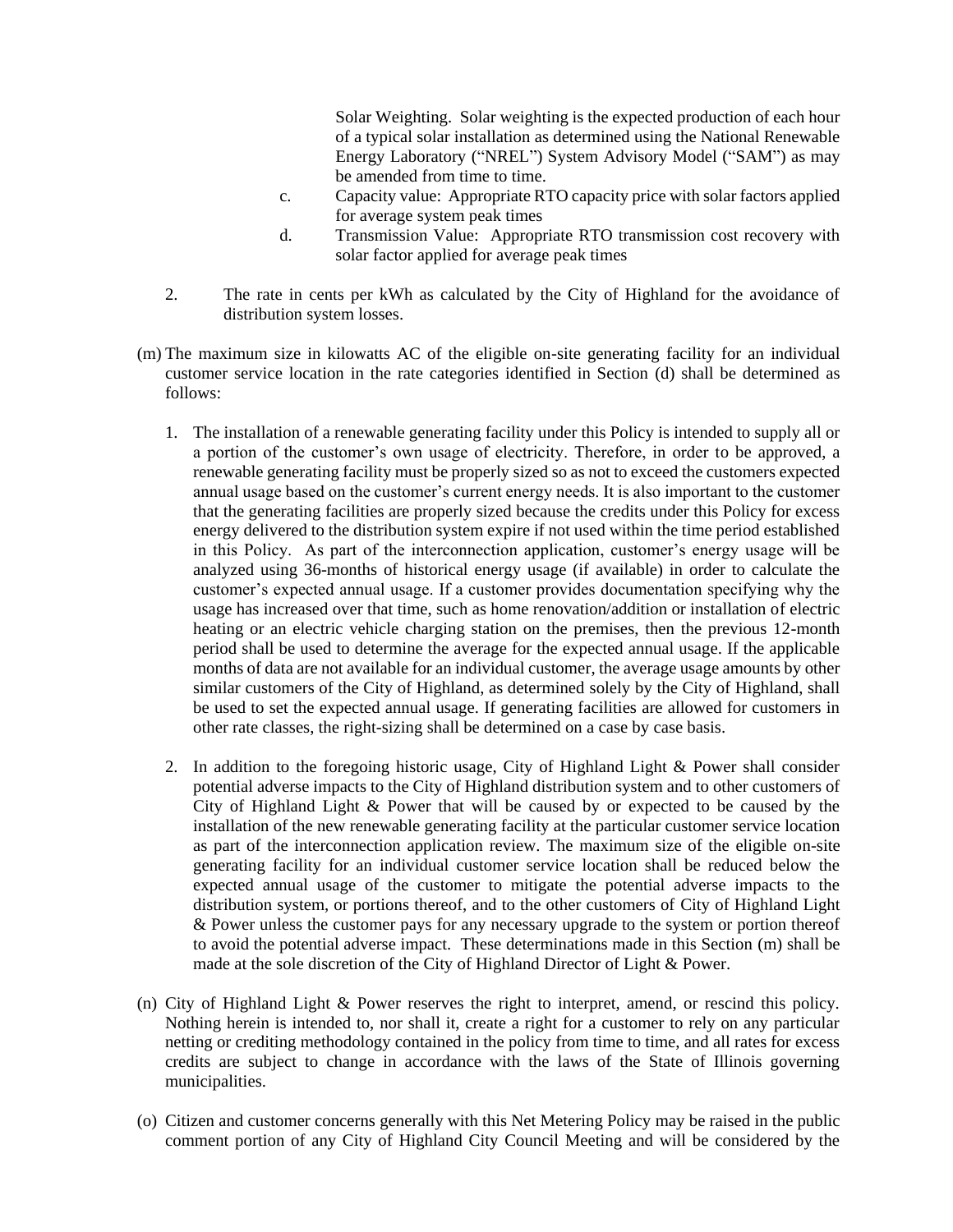governing body in accordance with its normal processes. Individual customer complaints, disputes or concerns shall be raised in the first instance with the Director of Light & Power. If the matter cannot be resolved at the utility staff level, this issue shall be reduced to writing and forwarded to the Director of Light & Power who shall schedule a meeting in person or by telephone or other communications media (i.e., Zoom call) with the customer. The customer may invite its contractor or other consultant to participate in the meeting. If the matter cannot be resolved at this stage, the process will escalate to a meeting with the City Manager. If this process fails to resolve the matter, the customer may appeal it to the Madison County Circuit Court and exercise whatever rights and remedies the customer may have in law or equity. This policy shall be posted on the City of Highland website along with appropriate contact information.

### **EXHIBIT A – APPLICATION**

### **City of Highland Standard Distributed Generation Interconnection Request Application Form**  (Lab-Certified) Inverter-Based Distributed Generation Facilities 25KW<sub>AC</sub> and Smaller

#### **Interconnection Applicant Contact Information**

| Primary Contact:                                                                                                                                                                                                               |  |
|--------------------------------------------------------------------------------------------------------------------------------------------------------------------------------------------------------------------------------|--|
|                                                                                                                                                                                                                                |  |
|                                                                                                                                                                                                                                |  |
|                                                                                                                                                                                                                                |  |
|                                                                                                                                                                                                                                |  |
| Additional Contact Information (if different from primary contact)                                                                                                                                                             |  |
|                                                                                                                                                                                                                                |  |
| Mailing Address: National Address: National Address: National Address: National Address: National Address: National Address: National Address: National Address: National Address: National Address: National Address: Nationa |  |
|                                                                                                                                                                                                                                |  |
|                                                                                                                                                                                                                                |  |
|                                                                                                                                                                                                                                |  |
| <b>Equipment Contractor</b>                                                                                                                                                                                                    |  |
|                                                                                                                                                                                                                                |  |
|                                                                                                                                                                                                                                |  |
|                                                                                                                                                                                                                                |  |
|                                                                                                                                                                                                                                |  |
|                                                                                                                                                                                                                                |  |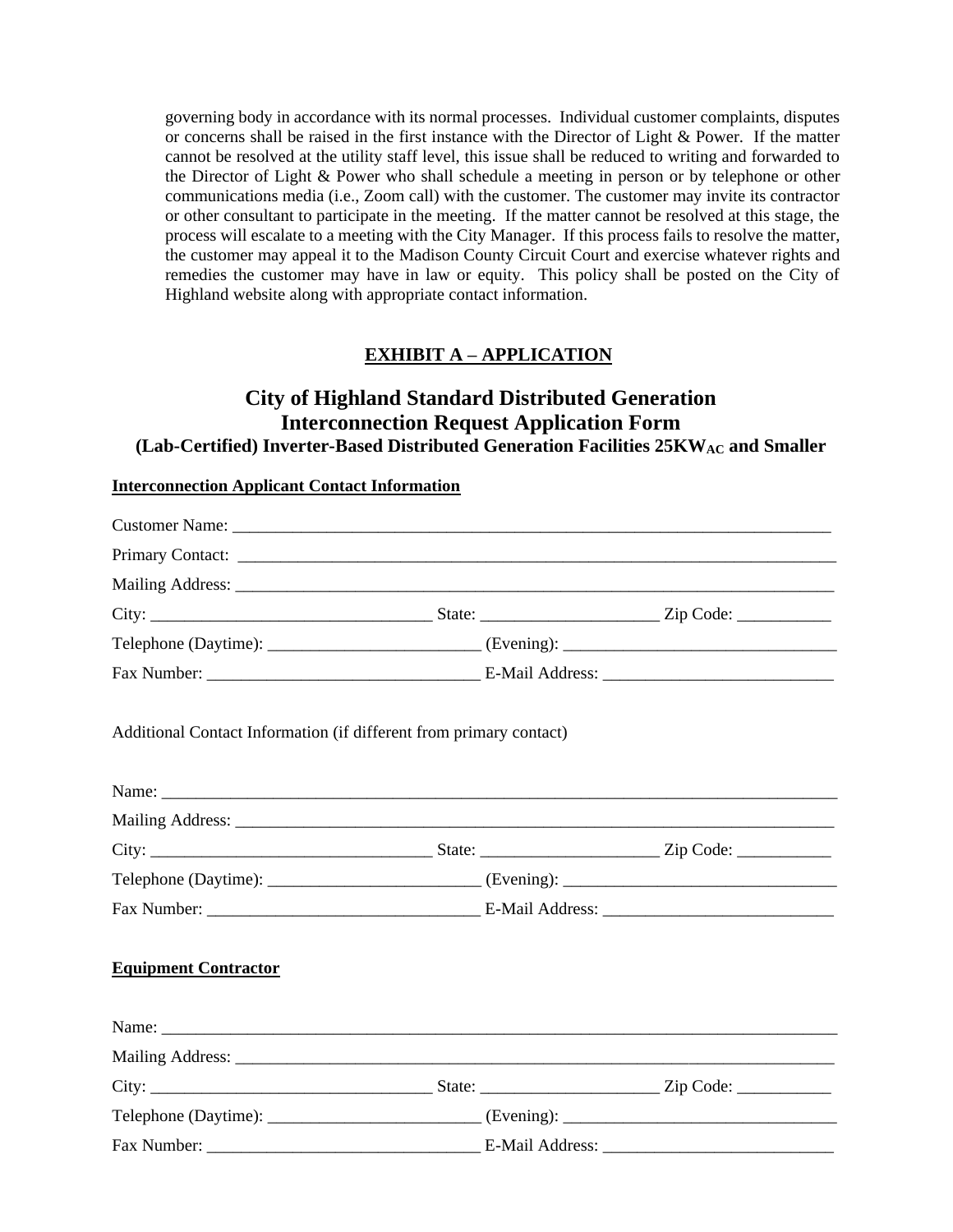### **Electrical Contractor (if Different from Equipment Contractor):**

| Active License? Yes                                             | N <sub>o</sub> |                |  |
|-----------------------------------------------------------------|----------------|----------------|--|
|                                                                 |                |                |  |
| Registered with Municipality?                                   | Yes            | N <sub>0</sub> |  |
| Is the Interconnection Customer requesting Net Metering?        |                |                |  |
| Yes No                                                          |                |                |  |
|                                                                 |                |                |  |
| <b>Distributed Generation Facility ("Facility") Information</b> |                |                |  |
|                                                                 |                |                |  |
|                                                                 |                |                |  |

| Turbine |                                                                                                                                                                                                                                                                                                                  |
|---------|------------------------------------------------------------------------------------------------------------------------------------------------------------------------------------------------------------------------------------------------------------------------------------------------------------------|
| Wind    |                                                                                                                                                                                                                                                                                                                  |
|         |                                                                                                                                                                                                                                                                                                                  |
|         | Is the inverter lab-certified as that term is defined in the Illinois Distributed Generation Interconnection<br>(If yes, attach manufacturer's technical specifications and label information from a nationally recognized<br>Generation Facility Nameplate Rating: _______ (kW) _______ (kVA) ______ (AC Volts) |

(If the In-Service Date changes, the interconnection customer must inform the utility as soon as it is aware of the changed date.)

### **Insurance Disclosure**

The attached terms and conditions contain provisions related to liability and indemnification, and should be carefully considered by the interconnection customer. The interconnection customer shall carry general liability insurance coverage of \$1,000,000.00, such as, but not limited to, homeowner's insurance.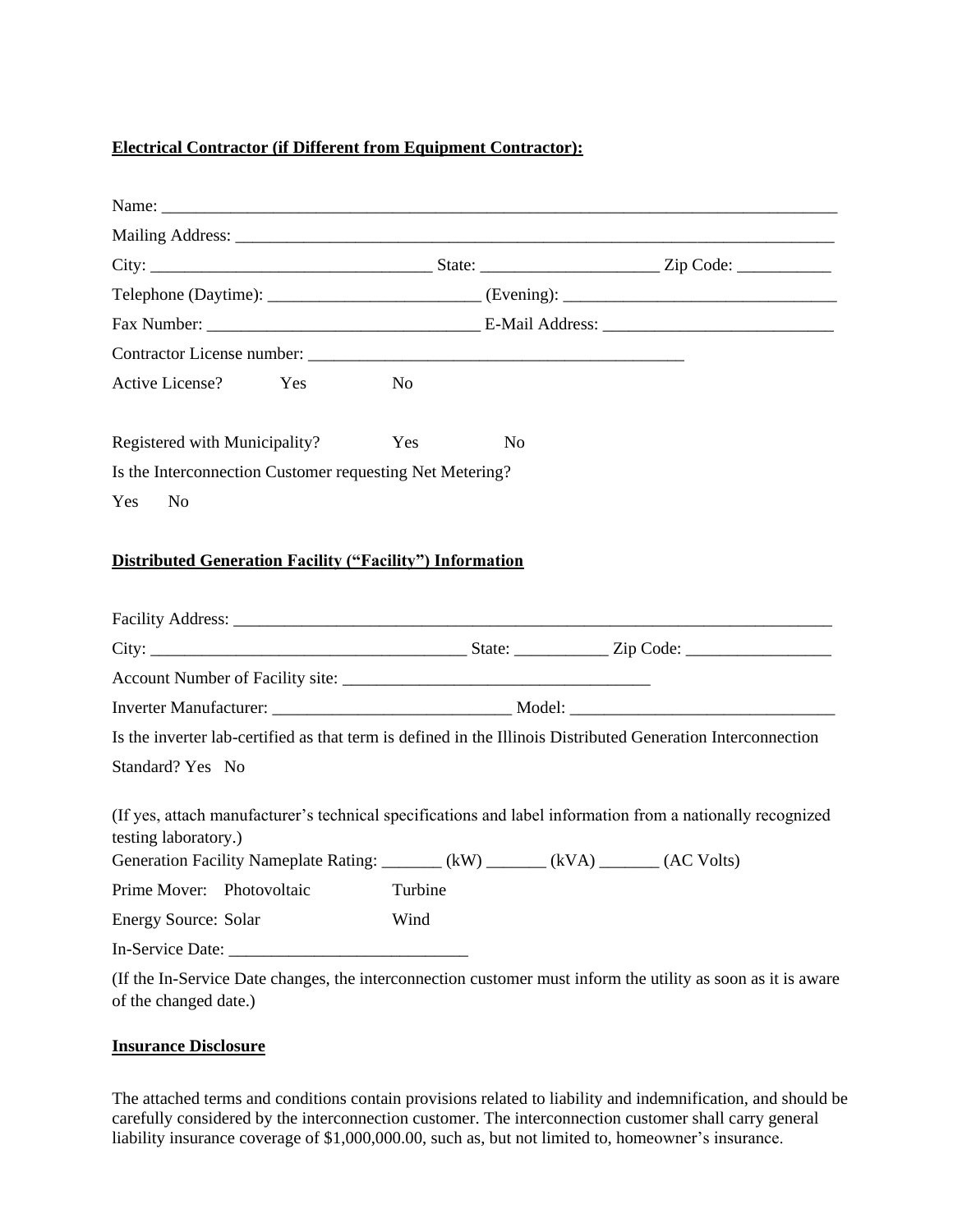### **Permitting**

The interconnection customer is responsible to obtain the appropriate permits from the local Building  $\&$ Zoning authority for both Electrical and Building construction and inspections (where applicable).

### **Copies of permits must be provided prior to start of construction.**

### **Structural Certification**

After the Conditional Agreement to Interconnect has been signed by the City of Highland and PRIOR to the start of construction, a stamped copy of structural building drawings (reviewed by a structural engineer licensed in the State of Illinois) for the facility to be interconnected shall be submitted to the City of Highland, Building and Zoning Department certifying that the structure can bear the load along with being safe from wind lift.

### **Additional Documentation**

This application shall be accompanied by the following:

- 1. Copy of Customers current City of Highland Electric Bill;
- 2. Last 36 months electric consumption data, provided by month;
- 3. Details of proposed systems generation capability including monthly comparisons to past consumption;
- 4. NREL or similar calculator output report including copy of all input parameters;
- 5. Any additional documentation that may be requested to facilitate City of Highland review and approval.

### **Customer Signature**

I hereby certify that: (1) I have read and understand the terms and conditions which are attached hereto by reference; (2) I hereby agree to comply with the attached terms and conditions; and (3) to the best of my knowledge, all of the information provided in this application request form is complete and true.

| Applicant Signature: | Date:  |
|----------------------|--------|
| Name:                | Title: |
|                      |        |

……………………………………………………………………………………………………………

### **Conditional Agreement to Interconnect Distributed Generation Facility**

By its signature below, the City of Highland has determined the interconnection request is complete. Interconnection of the distributed generation facility is conditionally approved contingent upon the attached terms and conditions of this Agreement, the return of the attached Certificate of Completion, the return of the Interconnection Agreement, and duly executed verification of electrical inspection and successful witness test.

Utility Representative Signature: \_\_\_\_\_\_\_\_\_\_\_\_\_\_\_\_\_\_\_\_\_\_\_\_\_\_\_\_\_ Date: \_\_\_\_\_\_\_\_\_\_\_\_\_\_\_\_\_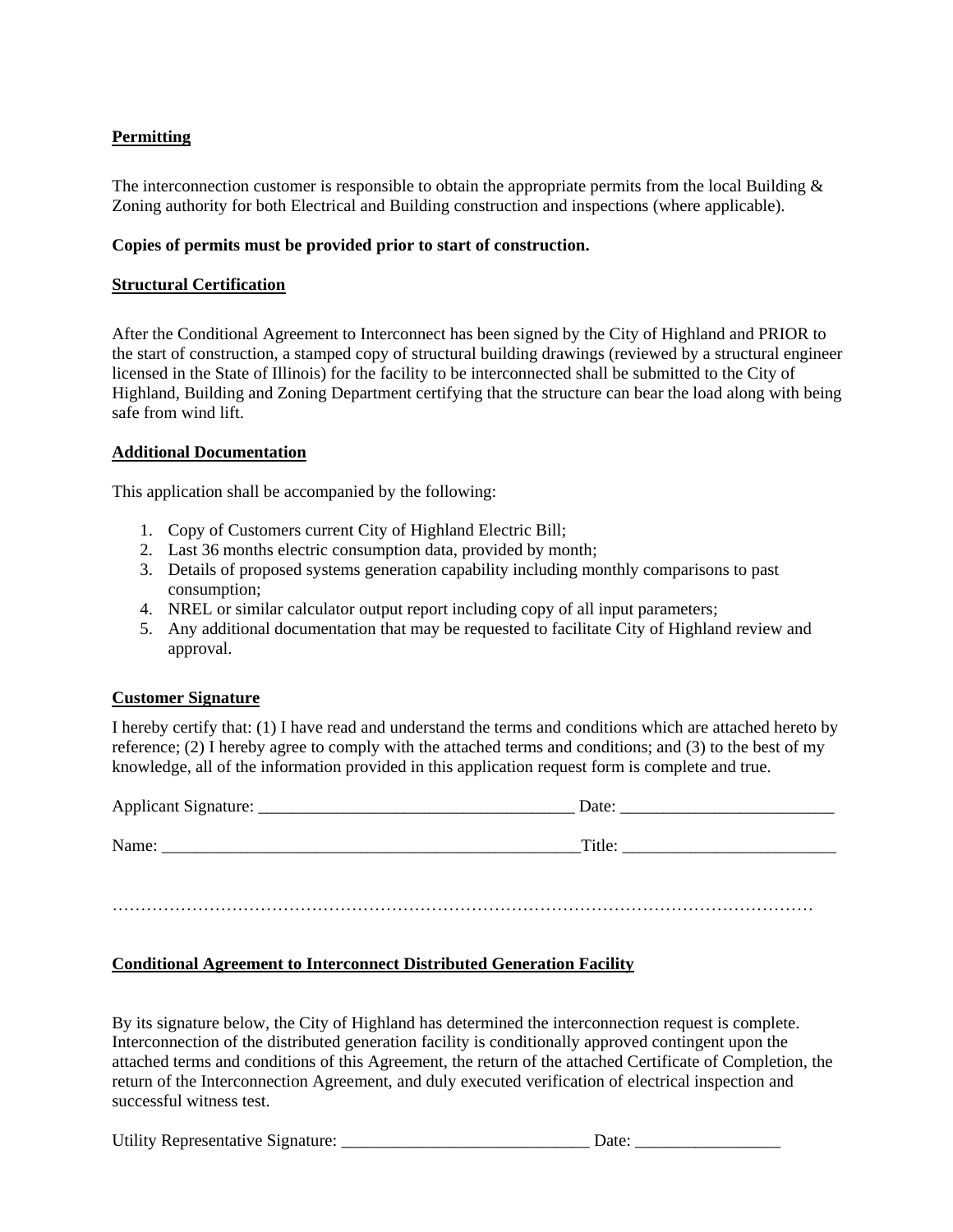# **Interconnection Request Application Form**<br>(Greater than 25kW<sub>AC</sub>)

### **Interconnection Applicant Contact Information**

| Telephone (Daytime): _________________________________(Evening): ___________________________________ |  |  |  |
|------------------------------------------------------------------------------------------------------|--|--|--|
|                                                                                                      |  |  |  |
| Alternative Contact Information (if different from Primary Contact Information)                      |  |  |  |
|                                                                                                      |  |  |  |
|                                                                                                      |  |  |  |
|                                                                                                      |  |  |  |
| Telephone (Daytime): _________________________________(Evening): ___________________________________ |  |  |  |
|                                                                                                      |  |  |  |
|                                                                                                      |  |  |  |
|                                                                                                      |  |  |  |
|                                                                                                      |  |  |  |
|                                                                                                      |  |  |  |
| <b>Equipment Contractor</b>                                                                          |  |  |  |
| Name:                                                                                                |  |  |  |
|                                                                                                      |  |  |  |
|                                                                                                      |  |  |  |
| Telephone (Daytime): _________________________________(Evening): ___________________________________ |  |  |  |
|                                                                                                      |  |  |  |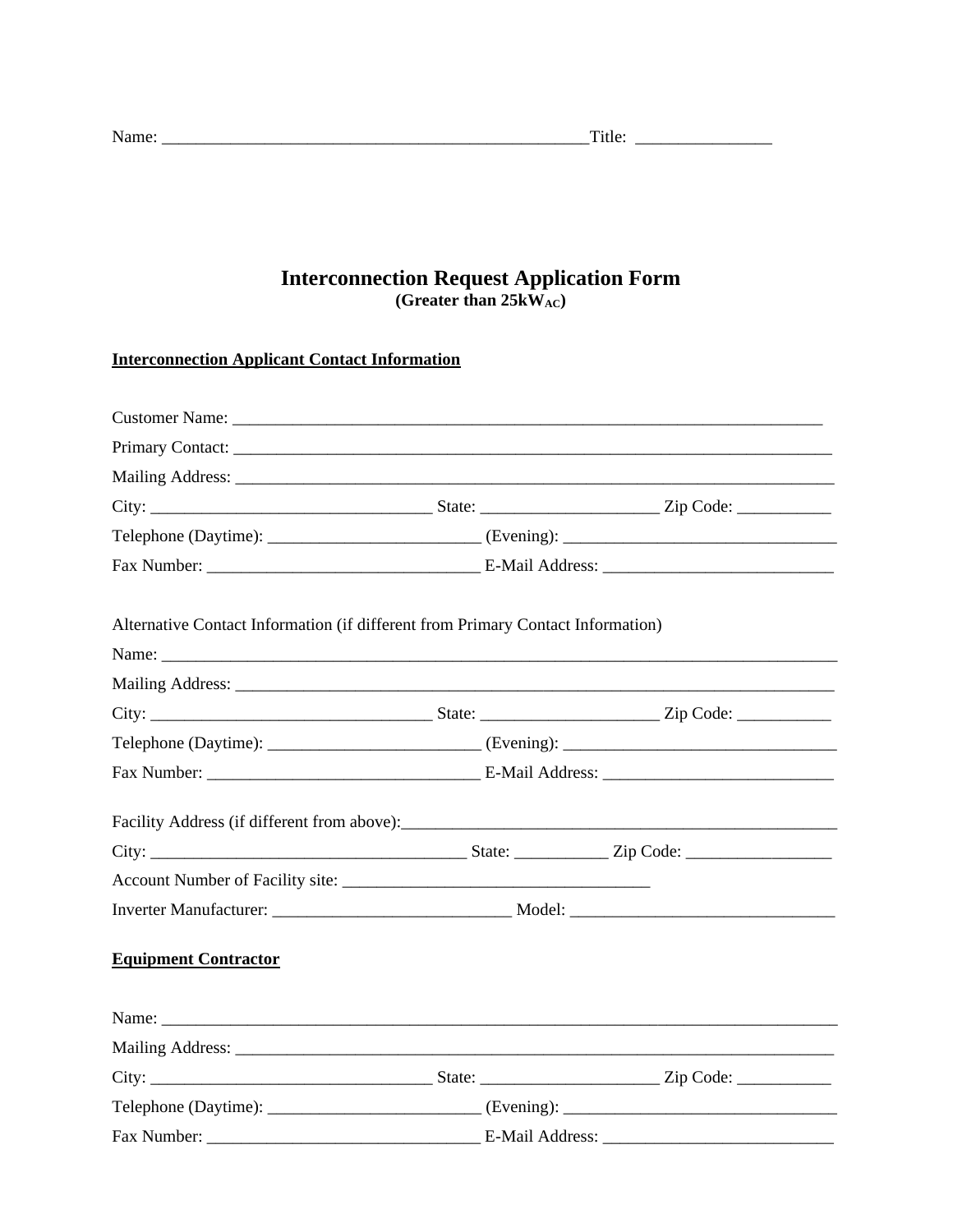## **Electrical Contractor** (if different from Equipment Contractor)

| <b>Electric Service Information for Customer Facility Where Generator Will Be Interconnected</b> |                         |                    |                             |
|--------------------------------------------------------------------------------------------------|-------------------------|--------------------|-----------------------------|
|                                                                                                  |                         |                    | $Voltage: ________ (Volts)$ |
| Type of Service: Single Phase                                                                    |                         | <b>Three Phase</b> |                             |
| If 3 Phase Transformer, Indicate Type:                                                           |                         |                    |                             |
| Primary Winding                                                                                  | Wye                     | Delta              |                             |
| Secondary Winding                                                                                | Wye                     | Delta              |                             |
| Transformer Size:                                                                                |                         |                    |                             |
| <b>Generator &amp; Prime Mover Information</b><br><b>ENERGY SOURCE</b> (Wind and Solar):         |                         |                    |                             |
| ENERGY CONVERTER TYPE (Wind Turbine, Photovoltaic Cell,):                                        |                         |                    |                             |
| <b>GENERATOR SIZE:</b>                                                                           | <b>NUMBER OF UNITS:</b> |                    | TOTAL CAPACITY:             |
| <b>GENERATOR TYPE (Check one):</b>                                                               | kW or kVA               |                    | kW or kVA                   |
| Induction<br>Inverter                                                                            | Synchronous             | Other              |                             |

### **Distributed Generation Facility Information**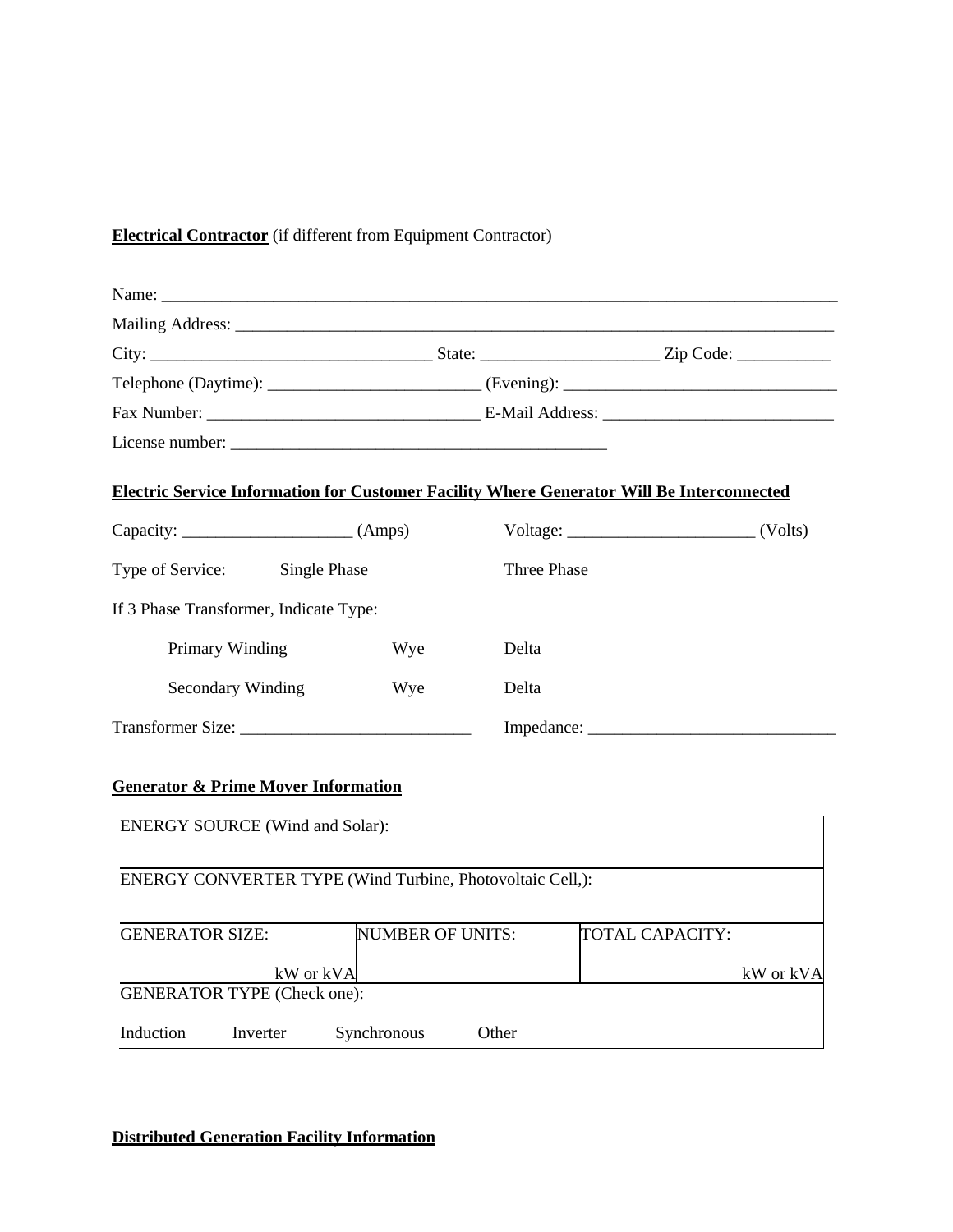**In-Service Date:\_\_\_\_\_\_\_\_\_\_\_\_\_\_\_\_\_\_\_\_\_\_\_\_\_\_\_\_\_\_\_\_\_\_\_\_**

**List interconnection components/systems to be used in the distributed generation facility that are lab-certified.**

| Component/System | NRTL Providing Label & Listing                                               |
|------------------|------------------------------------------------------------------------------|
|                  |                                                                              |
| 2.               |                                                                              |
|                  |                                                                              |
|                  |                                                                              |
| 5.               |                                                                              |
|                  | Please provide copies of manufacturer brochures or technical specifications. |

### **Energy Production Equipment/Inverter Information:**

| Synchronous Induction                                                                                                                  |                |                                                                                   |
|----------------------------------------------------------------------------------------------------------------------------------------|----------------|-----------------------------------------------------------------------------------|
|                                                                                                                                        |                |                                                                                   |
|                                                                                                                                        |                |                                                                                   |
|                                                                                                                                        |                |                                                                                   |
| System Type Tested (Total System):<br>Yes No; attach product literature<br><b>Additional Information For Inverter-Based Facilities</b> |                |                                                                                   |
| <b>Inverter Information:</b>                                                                                                           |                |                                                                                   |
|                                                                                                                                        |                | Manufacturer: Model: Model: Model: Model: Model: Model: Manufacturer: Model: 2012 |
| Type: Forced Commutated Line Commutated                                                                                                |                |                                                                                   |
|                                                                                                                                        |                |                                                                                   |
|                                                                                                                                        |                | %                                                                                 |
| Inverter UL 1741 Listed: Yes                                                                                                           | N <sub>0</sub> |                                                                                   |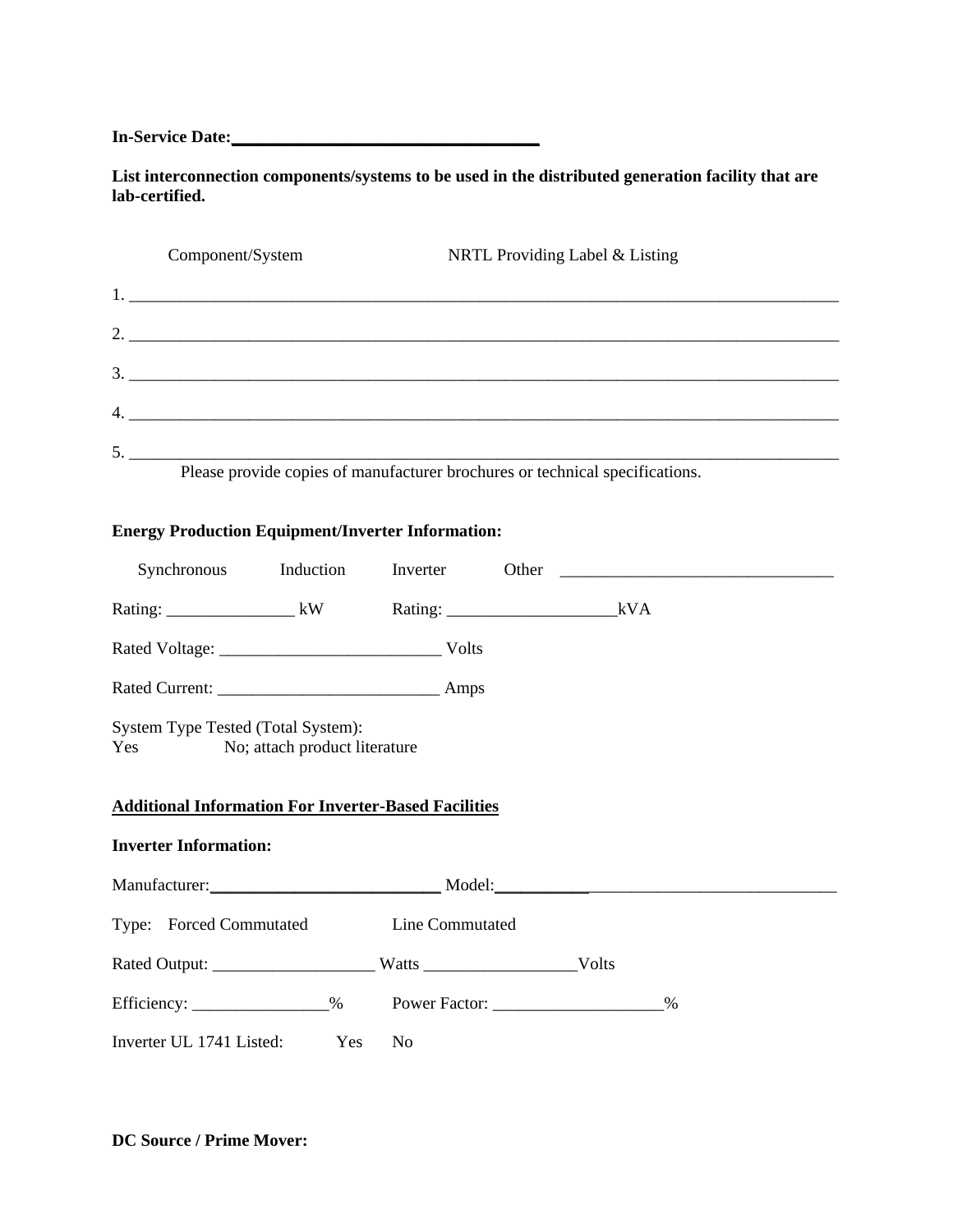| Rating: | kW | Rating: |  |
|---------|----|---------|--|

Rated Voltage: \_\_\_\_\_\_\_\_\_\_\_\_\_\_\_\_\_ Volts

Open Circuit Voltage (if applicable):\_\_\_\_\_\_\_\_\_\_\_\_\_\_\_Volts

Rated Current: \_\_\_\_\_\_\_\_\_\_\_\_\_\_\_\_\_Amps

Short Circuit Current (if applicable): Amps

### **Other Facility Information:**

One Line Diagram attached: Yes

Plot Plan attached: Yes

### **Insurance Disclosure**

The attached terms and conditions contain provisions related to liability and indemnification, and should be carefully considered by the interconnection customer. The interconnection customer shall carry general liability insurance coverage of \$1,000,000.00, such as, but not limited to, homeowner's insurance.

### **Permitting**

The interconnection customer is responsible to obtain the appropriate permits from the local Building  $\&$ Zoning authority for both Electrical and Building construction and inspections (where applicable).

### **Copies of permits must be provided prior to start of construction.**

### **Structural Certification**

After the Conditional Agreement to Interconnect has been signed by the City of Highland and PRIOR to the start of construction, a stamped copy of structural building drawings (reviewed by a structural engineer licensed in the State of Illinois) for the facility to be interconnected shall be submitted to the City of Highland, Building and Zoning Department certifying that the structure can bear the load along with being safe from wind lift.

### **Additional Documentation**

This application shall be accompanied by the following:

- 1. Copy of Customers current City of Highland Electric Bill;
- 2. Last 36 months electric consumption data, provided by month;
- 3. Details of proposed systems generation capability including monthly comparisons to past consumption;
- 4. NREL or similar calculator output report including copy of all input parameters;
- 5. Any additional documentation that may be requested to facilitate City of Highland review and approval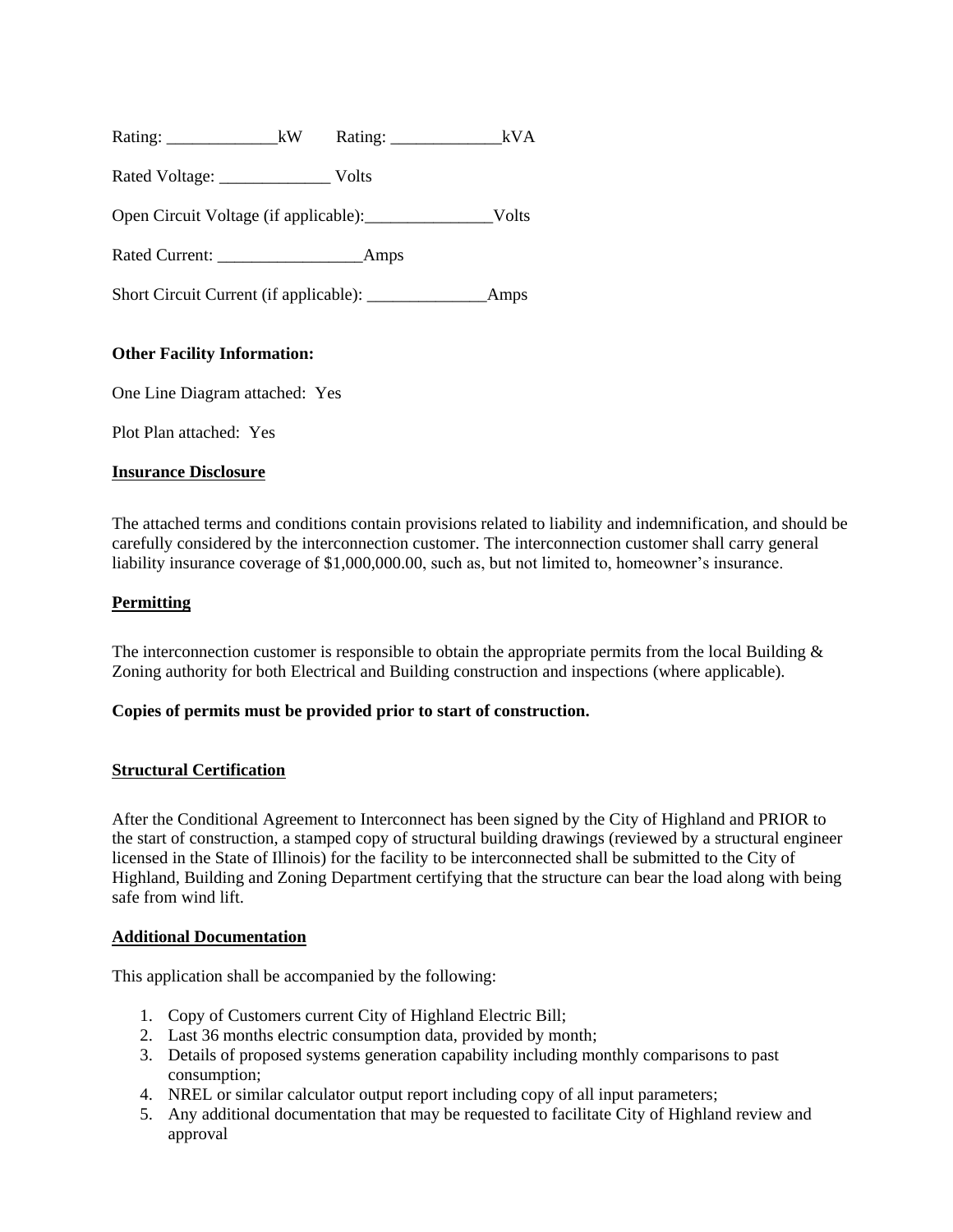### **Customer Signature**

I hereby certify that: (1) I have read and understand the terms and conditions which are attached hereto by reference; (2) I hereby agree to comply with the attached terms and conditions; and (3) to the best of my knowledge, all of the information provided in this application request form is complete and true.

| Applicant Signature: | Date:  |
|----------------------|--------|
| Name:                | Title: |
|                      |        |

……………………………………………………………………………………………………………

### **Conditional Agreement to Interconnect Distributed Generation Facility**

By its signature below, the City of Highland has determined the interconnection request is complete. Interconnection of the distributed generation facility is conditionally approved contingent upon the attached terms and conditions of this Agreement, the return of the attached Certificate of Completion, the return of the Interconnection Agreement, and duly executed verification of electrical inspection and successful witness test.

| Utility Representative Signature: | Date <sup>-</sup> |
|-----------------------------------|-------------------|
|                                   |                   |
| Name:                             | Title:            |

### **EXHIBIT B – INTERCONNECTION AGREEMENT**

### **Customer-Owned Generating Facilities Interconnection Agreement**

This Agreement, (**"Agreement**") is entered into by and between the City of Highland, ("**Utility**" or "City") and ("**Customer**"). Customer and Utility are referenced in this Agreement collectively as **"Parties"** and individually as "**Party**."

### **Recitals**

WHEREAS, Utility is a municipality-owned electric utility engaged in the retail sale of electricity in the state of Illinois.

WHEREAS, interconnection Customer is proposing to install, own, and operate an electric generating facility, or is proposing a generating capacity addition to an existing generating facility that qualifies under the Utility's Customer Self-Generation Interconnection Policy (adopted March 21, 2022) consistent with the City of Highland Standard Distributed Generation Interconnection Request Application Form completed by interconnection Customer.

### **Agreement**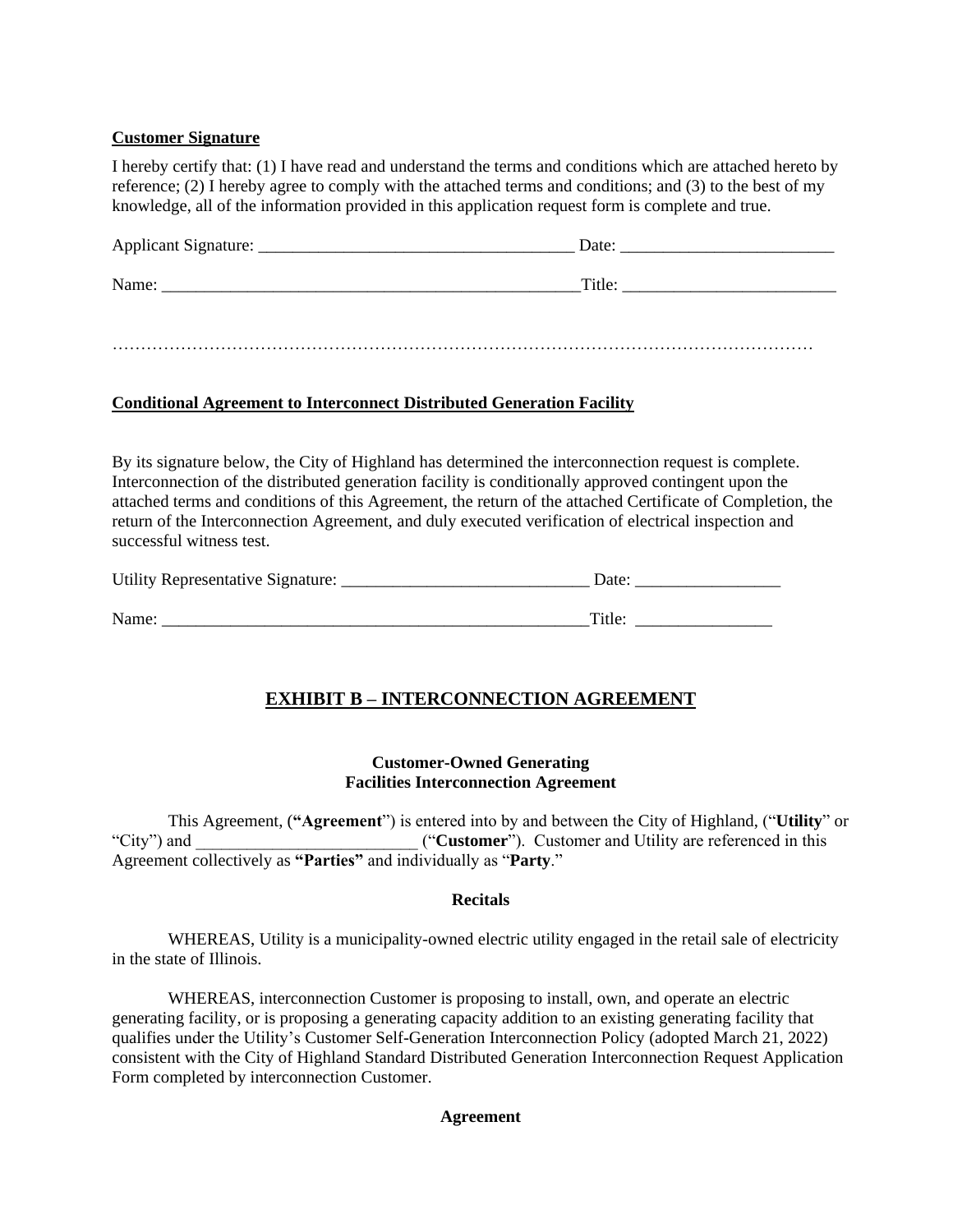NOW, THEREFORE, in consideration of the covenants and promises herein, the Parties mutually agree as follows:

### **Article I Scope and Limitation of Agreement**

- 1.1 **Scope of Agreement.** This Agreement governs the terms and conditions under which the Customer's generating facility will interconnect with, and operate in parallel with, the distribution system. Terms used in this Agreement and not otherwise defined shall have the respective meaning given to them in the City of Highland, Department of Light  $\&$ Power, Customer Self-Generation Net Metering Policy.
- 1.2 **Eligibility.** Interconnection to the electric system shall be granted only to new or existing Customers in good standing under the Utility's terms, conditions, rules, regulations and provisions for electric service. The Interconnection Agreement shall be between the Customer who owns a generating facility and the Utility.
- 1.3 **Request.** A Customer desiring to interconnect a qualifying generating facility must complete and return to the Utility a City of Highland Standard Distributed Generation Interconnection Request Application Form with payment of the applicable processing fee. The processing fee for systems sized  $25 \text{ kW}_{AC}$  and under is \$150.00. The processing fee for systems sized greater than  $25 \text{ kW}_{AC}$  is \$300.00. The Utility may require additional details or clarifications as needed to properly evaluate the application.
- 1.4 **System Effects.** The Utility will analyze the overall impact of the proposed generating facility on the distribution system. Such analyses will be based on Good Utility Practice to determine thermal effects, voltage fluctuations, power quality, system stability, and other parameters.
- 1.5 **System Upgrades**. As a result of the analysis described in section 1.4, the Utility will provide the Customer with a cost estimate and projected timeframe for any distribution system upgrades that may be necessary to accommodate the generating facility. Customer shall be responsible for necessary upgrades to Customer's generating facility.
- 1.6 **Metering.** The interconnection Customer shall be responsible for the cost to purchase and install appropriate metering. **Appendix A** illustrates the sample of interconnection and metering requirement, ownership and responsibilities of the Parties.

### 1.7 **Codes and Permits.**

- a) The interconnection Customer shall be responsible for procuring all building, operating, and environmental permits that are required by any governmental authority having jurisdiction for the type of generating facility and for the necessary ancillary structures to be installed, if any.
- b) The equipment shall meet the standards listed in Section 2.7.
- c) The construction and facilities shall meet all applicable building and electrical codes.

### **Article II Technical Requirements**

- 
- 2.1 **Character of Service.** The electrical service shall be 60 cycles per second (60 Hertz) alternating current (AC) at supply voltages and number of phases that apply under the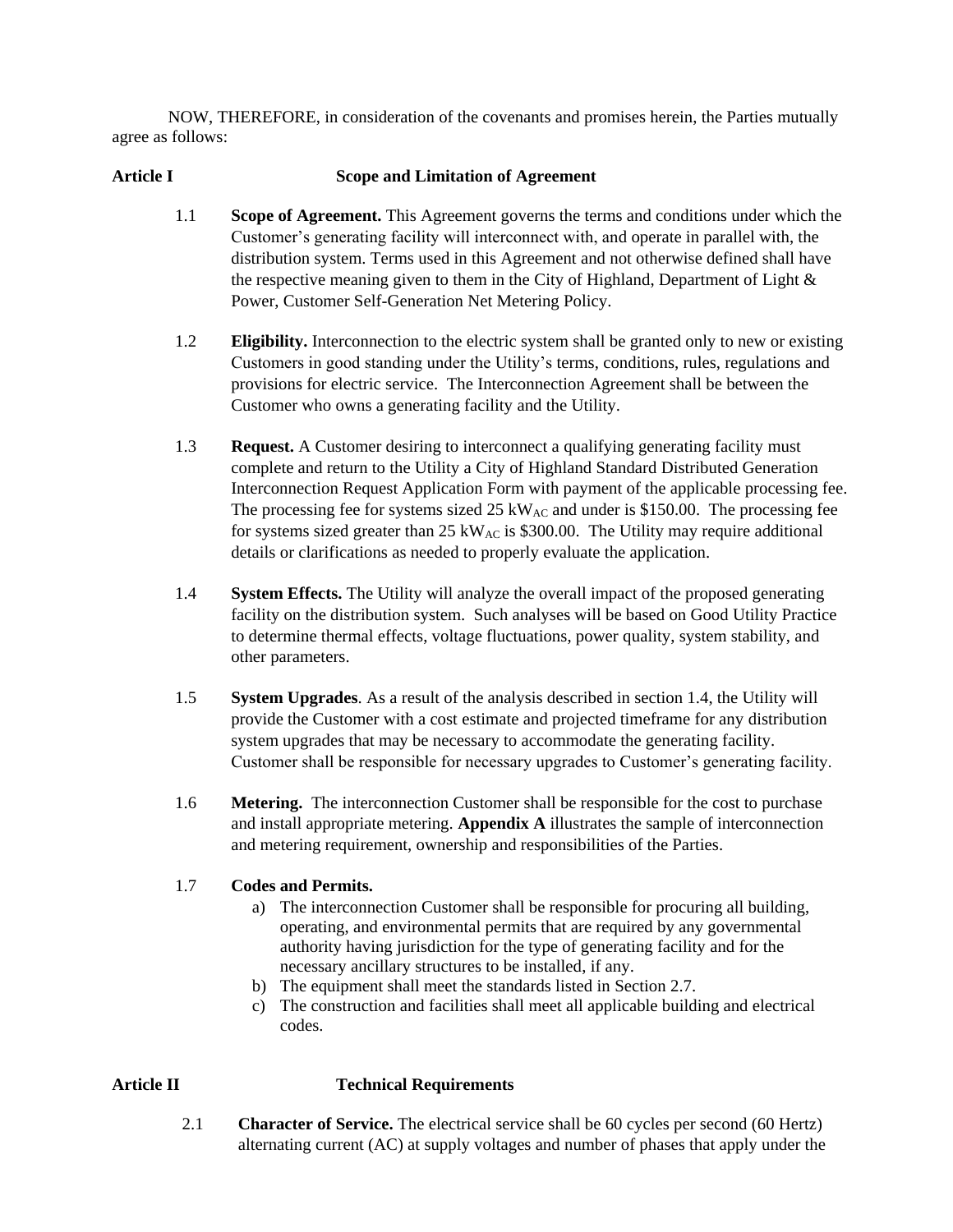Utility's terms, conditions, rules, regulations and provisions for electric service, including metering requirements.

- 2.2 **Codes Requirements.** Once the generating facility has been authorized to commence parallel operation, the interconnection Customer shall abide by all operating procedures established by the National Electrical Code (NEC), National Electrical Safety Code (NESC), Institute of Electrical and Electronics Engineers (IEEE), Underwriters Laboratories (UL), and Occupational Safety and Health Administration. Specific codes are listed in Section 2.7 below as "National Certification Codes and Standards". In addition, Manufacturer's Ownership, Operating and Maintenance Manuals shall be reviewed and accepted by both Parties prior to beginning operation.
- 2.3 **Generating Facility Control and Operation.** The control system of the generating facility shall comply with the IEEE specifications and standards for parallel operation with the Utility and in particular as follows:
	- a) Power output control system shall automatically disconnect from distribution system upon loss of Utility voltage and not reconnect until Utility voltage has been restored and stabilized by the Utility.
	- b) Power output control system shall ride through voltage fluctuations but shall automatically disconnect from distribution system if Utility or Customer-owned generation voltage fluctuates beyond plus or minus ten percent (10%). The interconnection Customer shall provide adequate protection to prevent damage to the distribution system from inadvertent over/under voltage conditions originating in Customer's generating facility and to protect the Customer's generating facility from inadvertent over/under voltage conditions originating from the distribution system. Customer shall be responsible for damage to the Utility distribution system if the cause of the damage originated from Customer's generating facility.
	- c) Power output control system shall ride through frequency fluctuations but shall automatically disconnect from Utility if frequency fluctuates beyond plus or minus 2 cycles per second from 60 cycles per second (Hertz).
	- d) Inverter output distortion shall meet IEEE requirements.
	- e) The generating facility shall meet the applicable IEEE standards concerning impacts to the distribution system with regard to harmonic distortion, voltage flicker, power factor, direct current injection and electromagnetic interference.
	- f) The voltage produced by the Customer's generating facility must be balanced if it is a three-phase installation. The interconnection Customer is responsible for protecting the generating facility from an inadvertent phase imbalance in the Utility's service voltage. Utility shall not be responsible for damage to the Customer's generating facility in the event of an inadvertent phase imbalance in the Utility's service voltage.
- 2.4 **Fault Current Contribution.** The Customer's generating facility shall be equipped with protective equipment designed to automatically disconnect during fault current conditions and remain disconnected until the voltage and frequency have stabilized.
- 2.5 **Reclosing Coordination.** The Customer's generating facility shall be coordinated with the distribution system reclosing devices by disconnecting from the system during the initial de-energized operation and shall remain disconnected until the voltage and frequency have stabilized.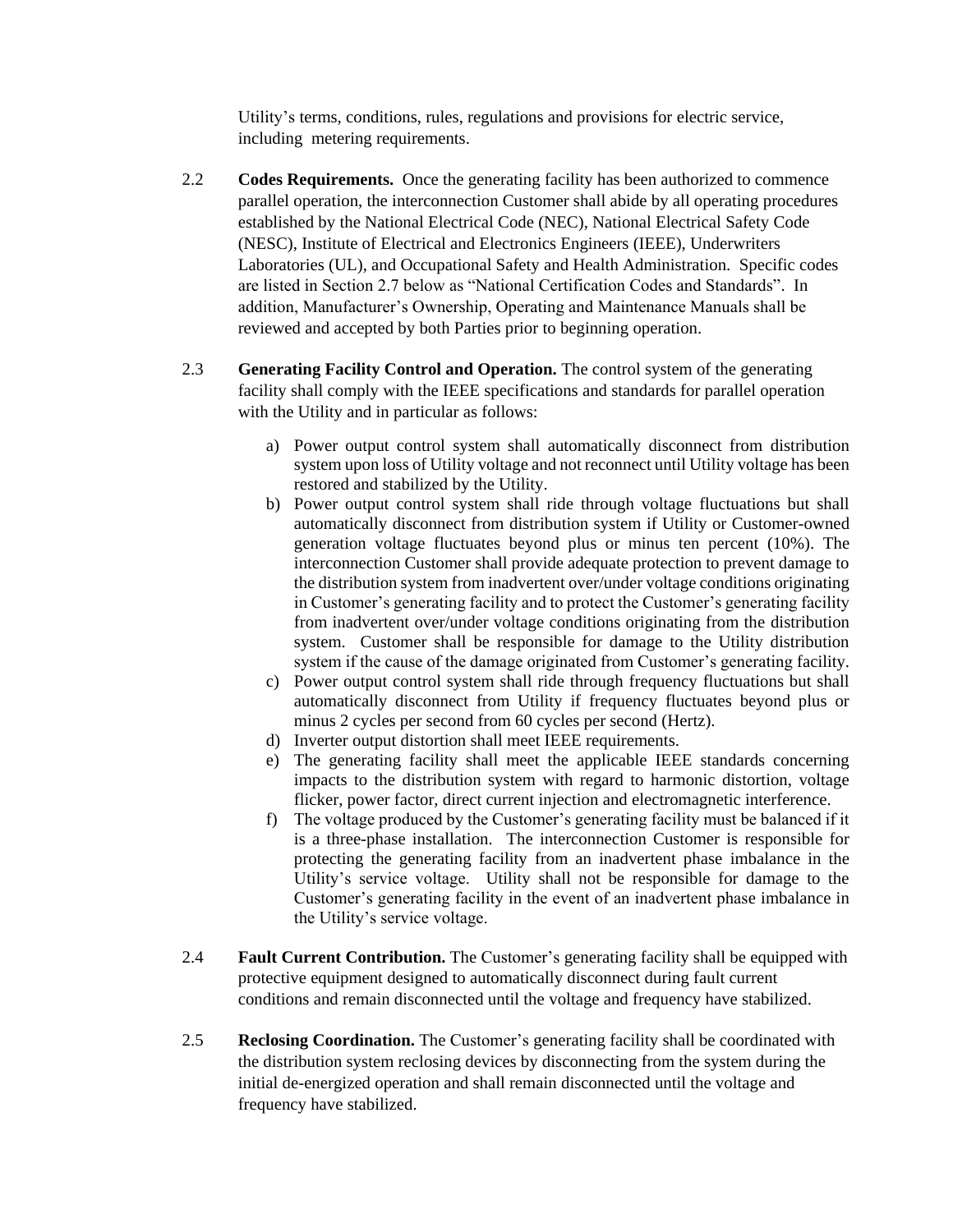2.6 **Disconnect Device.** A manual safety disconnect switch of the visible load break type shall be installed by the Customer. The disconnect switch shall be visible to and readily accessible by Utility personnel. The switch shall be capable of being locked in the open position and shall prevent the generator from supplying power to the distribution system.

### 2.7 **Standards for Interconnection, Safety, and Operating Reliability.** The

interconnection of a Customer's generating facility and associated interconnection equipment to the Utility's distribution System shall meet the applicable provisions of the following publications:

- a) ANSI/IEEE1547-2018 Standard for Interconnecting Distributed Resources with Electric Power Systems (including use of IEEE 1547.1- 2020 testing protocols to establish conformity) as they may be amended from time to time. The following standards shall be used as guidance in applying IEEE 1547:
- b) IEEE Std 519-2014, IEEE Recommended Practices and Requirements for Harmonic Control in Electrical Power Systems
- c) IEEE1453, IEEE Recommended Practice for the Analysis of Fluctuating Installation on Power Systems
- d) UL1741 requirement for inverter based generation
- e) NESC Electric Safety Code
- f) ANSI/NFPA 70, National Electrical Code
- g) OSHA (29 CFR § 1910.269)

### **Article III Inspection, Testing, Authorization, and Right to Access**

### 3.1 **Equipment Testing and Inspection.**

- **a)** Upon completing construction of the Customer's generating facility, the interconnection Customer shall test and inspect its generating facility including the interconnection equipment prior to interconnection in accordance with updated IEEE standards 1547 and IEEE standard 1547.1 by the local electrical inspection authority. The interconnection Customer shall not operate its generating facility in parallel with distribution system without prior written authorization by the Utility.
- **b)** All interconnection related protective functions and associated direct current supplies shall be tested prior to commencement of commercial service, and (if nameplate rating of Customer's generating facilities is greater than  $25 \text{ kW}_{AC}$ ) periodically tested thereafter no less than every three (3) years.
- 3.2 **Certification of Completion.** The interconnection Customer shall provide the Utility with a copy of the Certificate of Completion with all relevant and necessary information fully completed by the interconnection Customer, as well as an inspection form from the local electrical inspection authority demonstrating that the generating facility passed inspection.

### 3.3 **Witness Test.**

a) The Utility shall perform a witness test after construction of the Customer's generating facility is completed but before parallel operation, unless the Utility specifically waives the witness test. The interconnection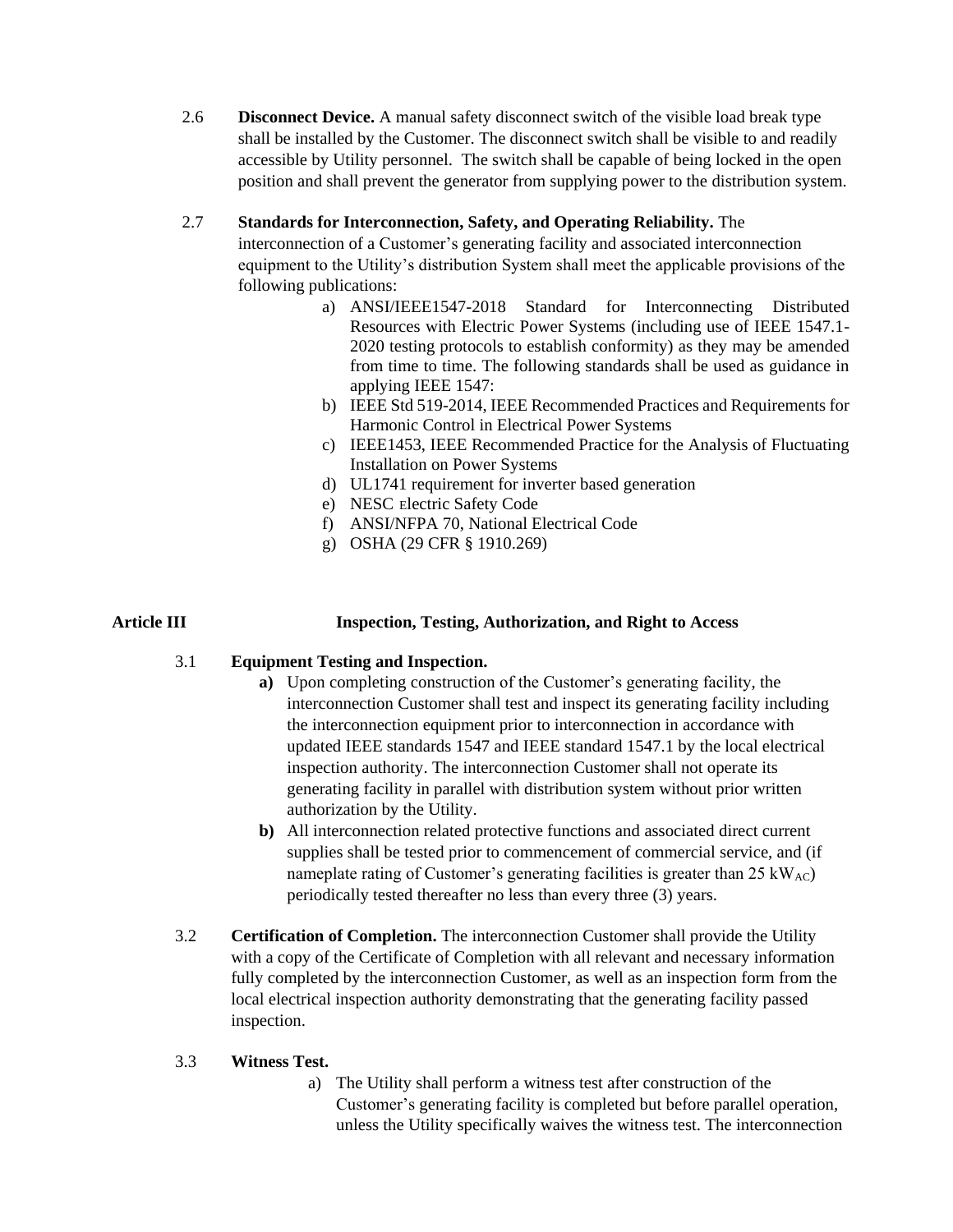Customer shall provide the Utility at least thirty (30) business days' notice of the planned commissioning test for the generating facility. If the Utility performs a witness test at a time that is not concurrent with the commissioning test, it shall contact the interconnection Customer to schedule the witness test at a mutually agreeable time within ten (10) business days after the commissioning test, the witness test is deemed waived unless the Parties mutually agree to extend the date for scheduling the witness test, or unless the Utility cannot do so for good cause, in which case, the Parties shall agree to another date for scheduling the test within ten (10) business days of the original scheduled date. For systems sized less than 25 kW<sub>AC</sub>, the thirty (30) business days' notice shall be waived.

- b) If the witness test is not acceptable to the Utility, the interconnection Customer has thirty (30) business days to address and resolve any deficiencies. This time period may be extended upon agreement between the Utility and interconnection Customer. If the interconnection Customer fails to address and resolve the deficiencies to the satisfaction of the Utility, this Agreement shall be terminated. The interconnection Customer shall, if requested by the Utility, provide a copy of all documentation in its possession regarding testing conducted pursuant to IEEE standard 1547.1.
- c) After the Customer's generating facility passes the witness testing, the Utility shall affix an authorized signature to the Certificate of Completion and return it to the interconnection Customer approving the interconnection and authorization parallel operation.
- 3.4 **Right of Access.** The Utility must have access to the disconnect switch and metering equipment of the generating facility at all times without notice. When practical, the Utility shall provide notice to the Customer prior to using its right of access. Customer waives all objections or causes of action related in any way to City or Utility's entrance on Customer's property.

### **Article IV Effective Date, Term, Termination, and Disconnection**

- 4.1 **Effective Date.** This Agreement shall become effective upon execution by all Parties.
- 4.2 **Term of Agreement.** This Agreement shall become effective on the effective date and shall remain in effect unless terminated earlier in accordance with Article 4.4 of this Agreement.
- 4.3 **Governing Law, Regulatory Authority, and Rules.** The validity, interpretation and enforcement of this Agreement and each of its provisions shall be governed by the Codes and Regulations of the City of Highland as well as the laws of the State of Illinois without regard to its choice of law principals. Any dispute between the Parties shall be adjudicated in Madison County, Illinois, Circuit Court, or the Southern District of Illinois, District Court. Nothing in this Agreement is intended to affect any other agreement between the Utility and the interconnection Customer.
- 4.4 **Termination.** This Agreement may be terminated under the following conditions:
	- a) By interconnection Customer The interconnection Customer may terminate this Agreement by providing written notice to the Utility. If the interconnection Customer ceases operation of the generating facility, the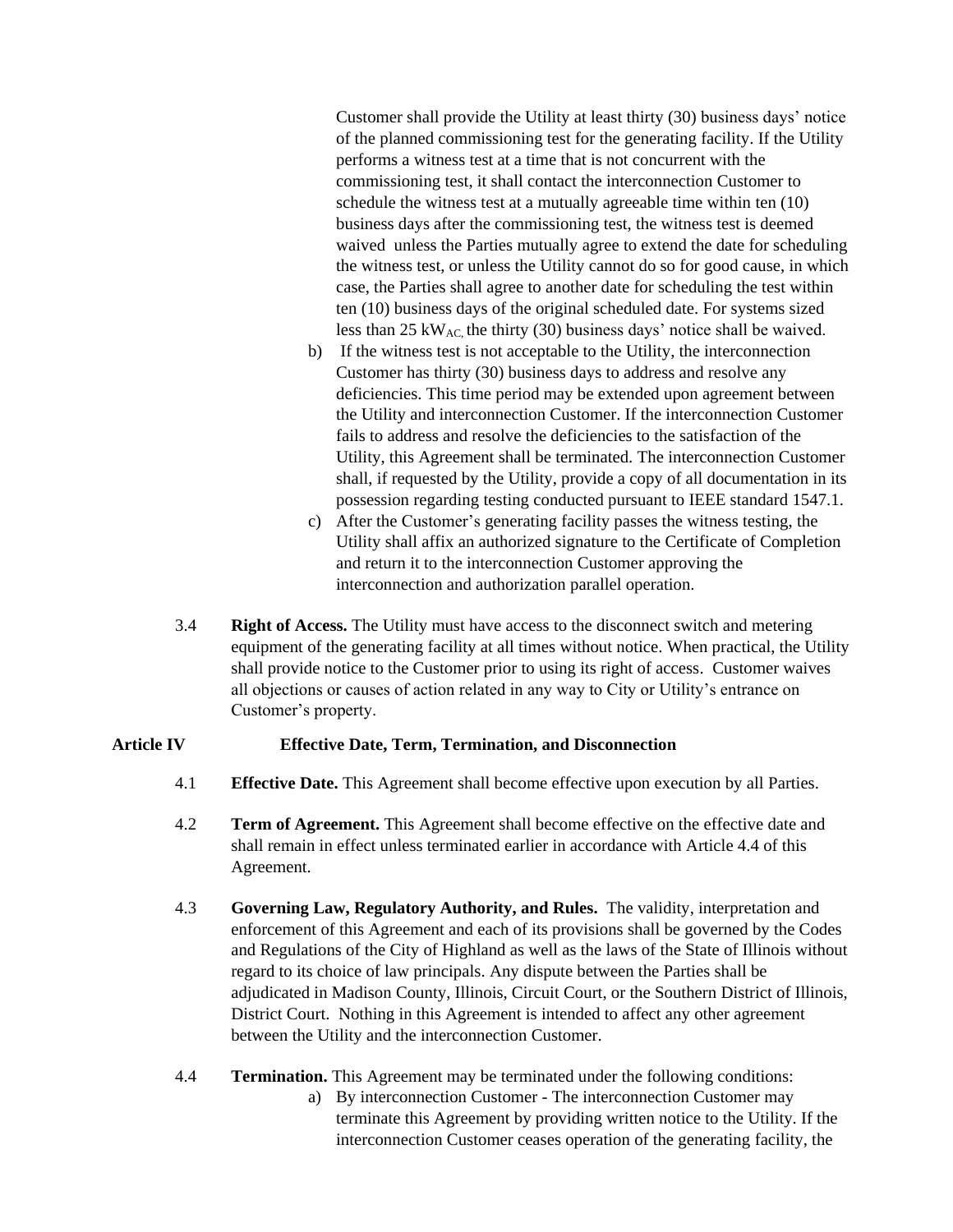interconnection Customer must notify the Utility. Any cost associated with disconnection of Customer's generating facility shall be paid by Customer.

- b) By the Utility The Utility may terminate this Agreement if the interconnection Customer fails to remedy a violation of the terms of this Agreement within thirty (30) calendar days after notice, or such other date as may be mutually agreed to prior to the expiration of the thirty (30) calendar day remedy period. The termination date may be no less than thirty (30) calendar days after the interconnection Customer receives notice of its violation from the Utility. Notice shall be deemed received beginning on the date of any written correspondence sent to Customer from Utility. Any cost associated with disconnection of Customer's generating facility shall be paid by Customer.
- c) Upon termination of this Agreement, the Customer's generating facility will be permanently disconnected from the distribution system. Terminating this Agreement does not relieve either party of its liabilities and obligations that are owed or continuing when the Agreement is terminated.
- d) Upon termination of this Agreement, the Utility shall open and padlock the manual disconnect switch on Customer's premises, and take any other steps necessary to protect the City distribution system. Customer waives all objections or causes of action associated in any way with City entering Customer's property.
- 4.5 **Disconnection.** The Utility may temporarily disconnect the generating facility upon any of the following conditions, but must reconnect the generating facility once the condition is cured:
	- a) For scheduled outages, provided that the generating facility is treated in the same manner as Utility's load Customers;
	- b) For unscheduled outages or emergency conditions;
	- c) If the generating facility does not operate in the manner consistent with this Agreement;
	- d) Improper installation or failure to pass the witness test;
	- e) If the generating facility is creating a safety, reliability or a power quality problem;
	- f) The interconnection equipment used by the generating facility is de-listed by the nationally recognized testing Laboratory that provided the listing at the time the interconnection was approved;
	- g) Failure of the customer to obtain or maintain the insurance coverage set forth in Article 7 of this Agreement.
- 4.6 **Modification of Generating Facility.** The interconnection Customer must receive written authorization from the Utility before making any changes to the generating facility that could affect the distribution system. If the interconnection Customer makes such modifications without the Utility's prior written authorization, the Utility shall have the right to disconnect the generating facility immediately. Customer waives all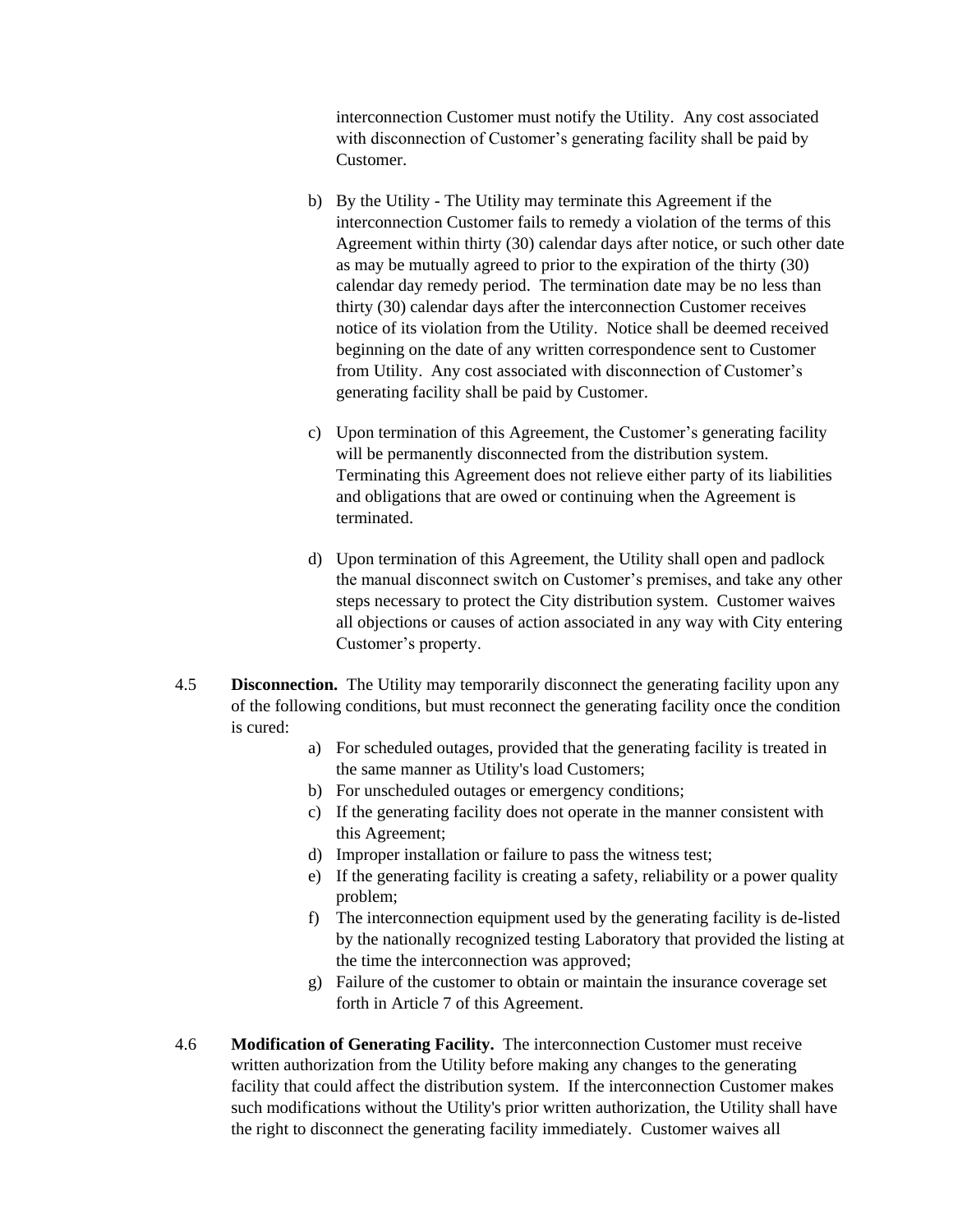objections or causes of action associated in any way with City entering Customer's property for this purpose.

- 4.7 **Permanent Disconnection.** In the event the Agreement is terminated, the Utility shall have the right to disconnect its distribution system or direct the interconnection Customer to disconnect its generating facility. Customer waives all objections or causes of action associated in any way with City entering Customer's property for this purpose.
- 4.8 **Lost Opportunity.** The Utility is not responsible for any lost opportunity or other costs incurred by the interconnection Customer as a result of an interruption of service under this Article 4. Customer waives all economic damage causes of action against City as a result of any interruption of service.

### **Article V Cost Responsibility for Interconnection Facilities and Distribution Upgrades**

### 5.1 **Interconnection Facilities.**

- a) Customer is responsible for the cost of additional interconnection facilities necessary to interconnect the generating facility with the Customer's distribution system.
- b) Customer is responsible for its expenses, including overhead, associated with owning, operation, maintaining, repairing, and replacing Customer's interconnection equipment associated with Customer's distribution system.
- c) **Distribution System Upgrades.** The Utility shall design, procure, construct, install, and own any distribution system upgrades. The cost of the distribution system upgrades shall be directly assigned to the interconnection Customer whose generating facility caused the need for the distribution system upgrades.
- 5.2 **Cost for Small Systems.** For qualifying systems sized 10 kW<sub>AC</sub> or less the cost in section 5.1 shall be capped at \$1500.00.

### **Article VI Assignment, Limitation on Damages, Indemnity, Force Majeure**

- 6.1 **Assignment/Transfer of Ownership of the Generating Facility.** This Agreement shall terminate upon the transfer of ownership of the generating facility to a new owner unless the transferring owner assigns the Agreement to the new owner, the new owner agrees in writing to the terms of this Agreement, and the transferring owner so notifies the Utility in writing prior to the transfer of ownership. Customer shall be responsible for facilitating any transfer of ownership of the generating facility and shall be responsible for putting Utility on notice of the proposed transfer. Utility reserves the right to prohibit the transfer of ownership of the generating facility if it is deemed to be in the best interests of the health, safety, and welfare of Utility.
- 6.2 **Limitation of Liability.** Each Party's liability to the other Party, where available, for any loss, cost, claim, injury, liability, or expense, including reasonable attorney's fees, relating to or arising from any act or omission in its performance of this Agreement, shall be limited to the amount of direct damage actually incurred. In no event shall either Party be liable to the other Party for any indirect, incidental, special, consequential, or punitive damages of any kind whatsoever. The direct damage actually incurred must be shown through the actual cost to remedy any alleged damage.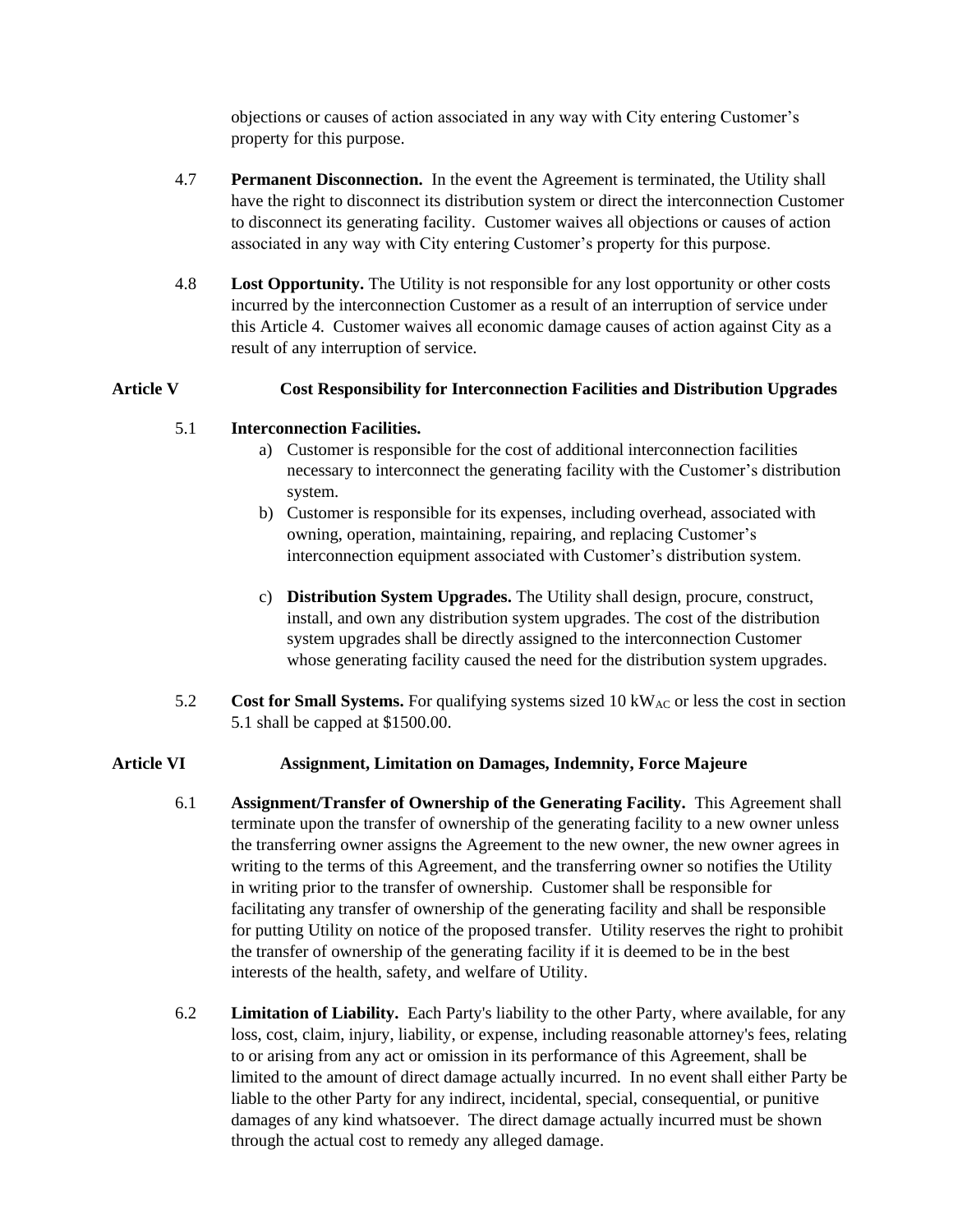- 6.3 **Indemnification.** The interconnection Customer shall indemnify and defend the City, Utility, and the elected officials, directors, officers, employees, lawyers, and agents from all damages and expenses resulting from any third party claim arising out of or based upon the interconnection Customer's (a) negligence or willful misconduct; (b) breach of this Agreement; or (c) the operation of the Customer's generating facility, regardless of Customer's negligence or willful misconduct, except when and to the extent the loss occurs due to the willful and wanton actions of the Utility. The Utility shall indemnify and defend the interconnection Customer and the interconnection Customer's directors, officers, employees, and agents from all damages and expenses resulting from breach of this Agreement.
- 6.4 **Force Majeure**. If a force majeure event prevents a Party from fulfilling any obligations under this Agreement, the Party effected by the force majeure event ("Affected Party") shall notify the other Party of the existence of the force majeure event within one (1) business day where possible. The notification must specify the circumstances of the force majeure event, the expected duration, and the steps that the Affected Party is taking and will take to mitigate the effects of the event on its performance. If the initial notification is verbal, it must be followed up with a written notification within one (1) business day where possible. The Affected Party shall keep the other Party informed on a continuing basis of developments relating to the force majeure event unit the event ends. The Affected Party may suspend or modify its obligations under this Agreement. The term "force majeure" shall mean any act of God, labor disturbance, act of the public enemy, war, insurrection, riot, fire, storm or flood, explosion, epidemic, pandemic, breakage or accident to machinery or equipment, an order, regulation or restriction imposed by governmental, military or lawfully established civilian authorities, or any other cause beyond a Party's reasonable control. A Force Majeure event does not include an act of negligence or intentional wrongdoing by the Party claiming Force Majeure.

### **Article VII Insurance**

7.1 **Insurance.** The interconnection customer shall carry general liability insurance coverage, such as, but not limited to, homeowner's insurance or commercial building insurance in the amount of \$1,000,000.00. The interconnection Customer shall provide the Utility with proof that it has a current homeowner's insurance or commercial building insurance policy, or other general liability policy. The interconnection customer shall notify the Utility immediately if such insurance policy is terminated or cancelled prior to the end of its term and if the insurance company has communicated an intent not to renew the policy.

### **Article VIII Documents and Notices**

- 8.1 **Documents.** The Agreement shall include the following documents, which are incorporated by reference:
	- a) One-line drawing
	- b) Interconnection Request Application Form
	- c) System Upgrade Estimated Costs
	- d) Certificate of Completion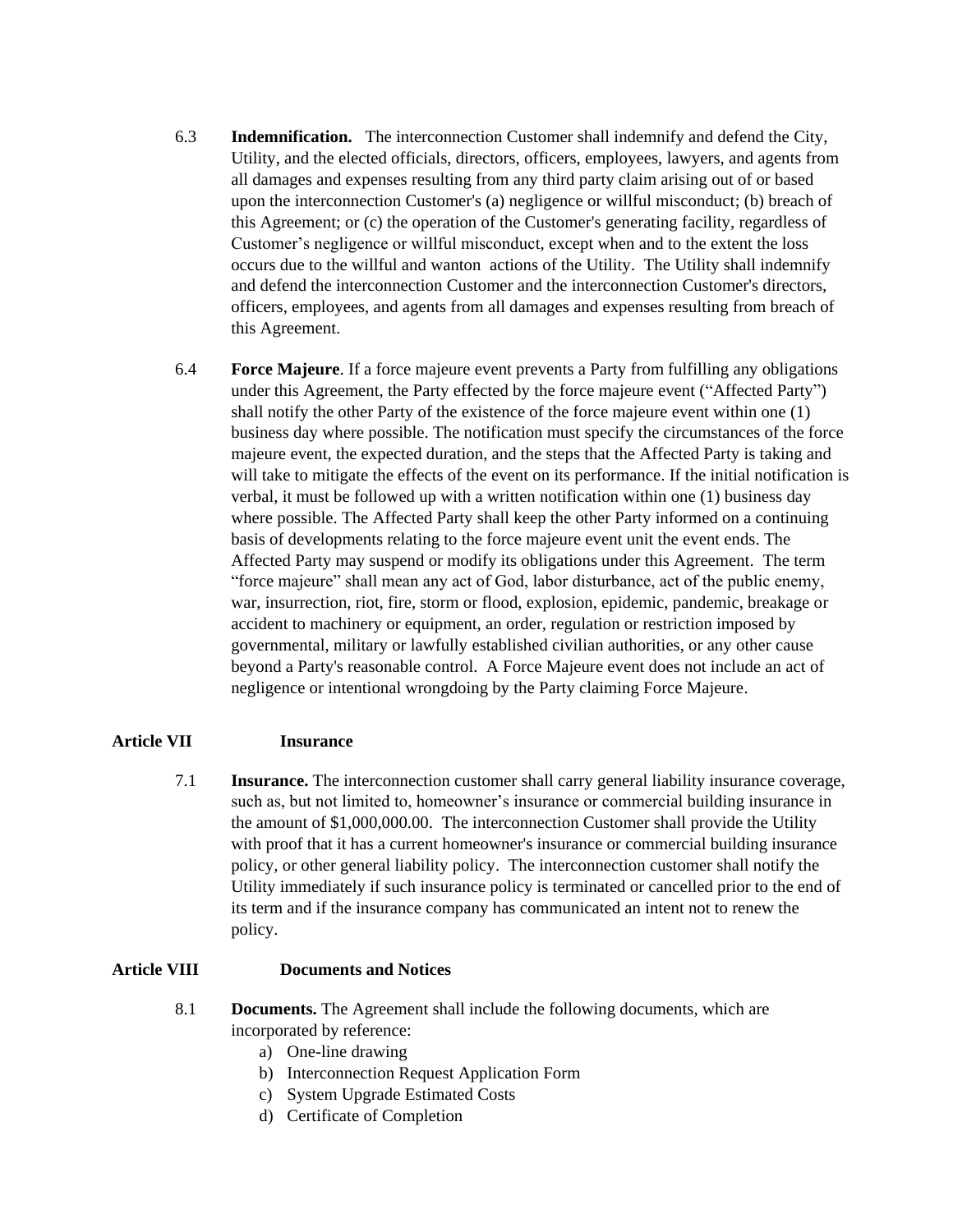8.2 **Notice.** The Parties may mutually agree to provide notices, demands, comments, or requests by electronic means such as e-mail. Absent Agreement to electronic communication, or unless otherwise provided in this Agreement, any written notice, demand, or request required or authorized in connection with this Agreement shall be deemed properly given if delivered in person, delivered by recognized national courier service, or sent by first class mail, postage prepaid, to the person specified below:

#### **If to Interconnection Customer:**

Use the contact information provided in the interconnection Customer's application. The interconnection Customer is responsible for notifying the Utility of any change in the contact party information, including change of ownership.

### **If to Utility:**

Use the contact information provided below. The Utility is responsible for notifying the interconnection Customer of any change in the contact party information.

Name: City of Highland, Attn: Director of Light & Power Mailing Address: P.O. Box 218 City: Highland State: IL Zip Code: 62249 Telephone (Daytime): 618-654-9891 (Evening): 618-654-9891 E-Mail Address: dcook@highlandil.gov

### **Article IX Signatures**

**IN WITNESS WHEREOF,** the Parties have caused this Agreement to be executed by their respective duly authorized representatives.

**For the Interconnection Customer:** Name: Title: Date: **For Utility**

Name: Title<sup>.</sup> Date: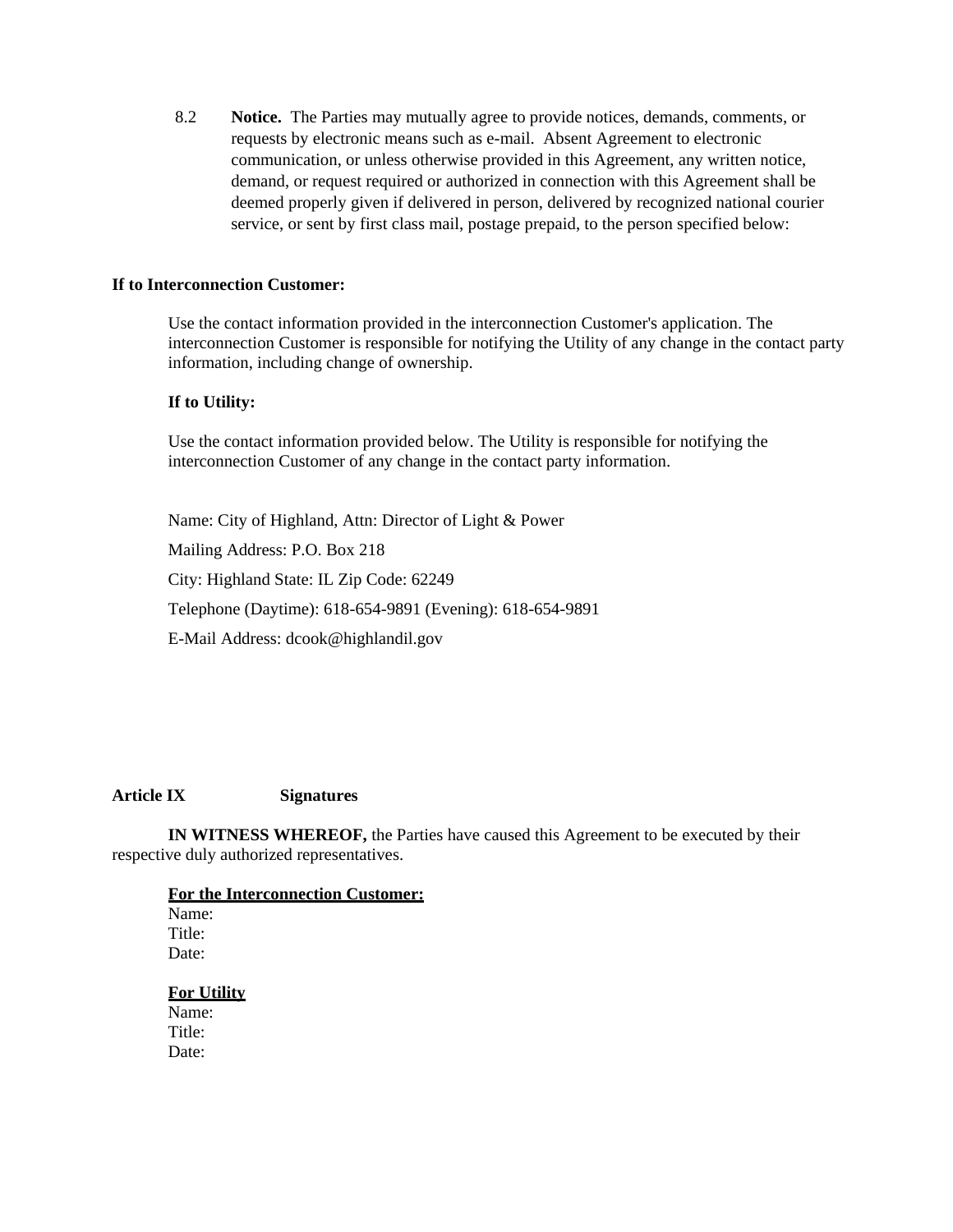APPENDIX A Sample One-line Interconnection Diagram



### **EXHIBIT C – CERTIFICTE OF COMPLETION**

### **Certificate of Completion**

To be completed and returned to the Director of Light & Power when installation is complete and final electric inspector approval has been obtained.

### **Interconnection Customer Information**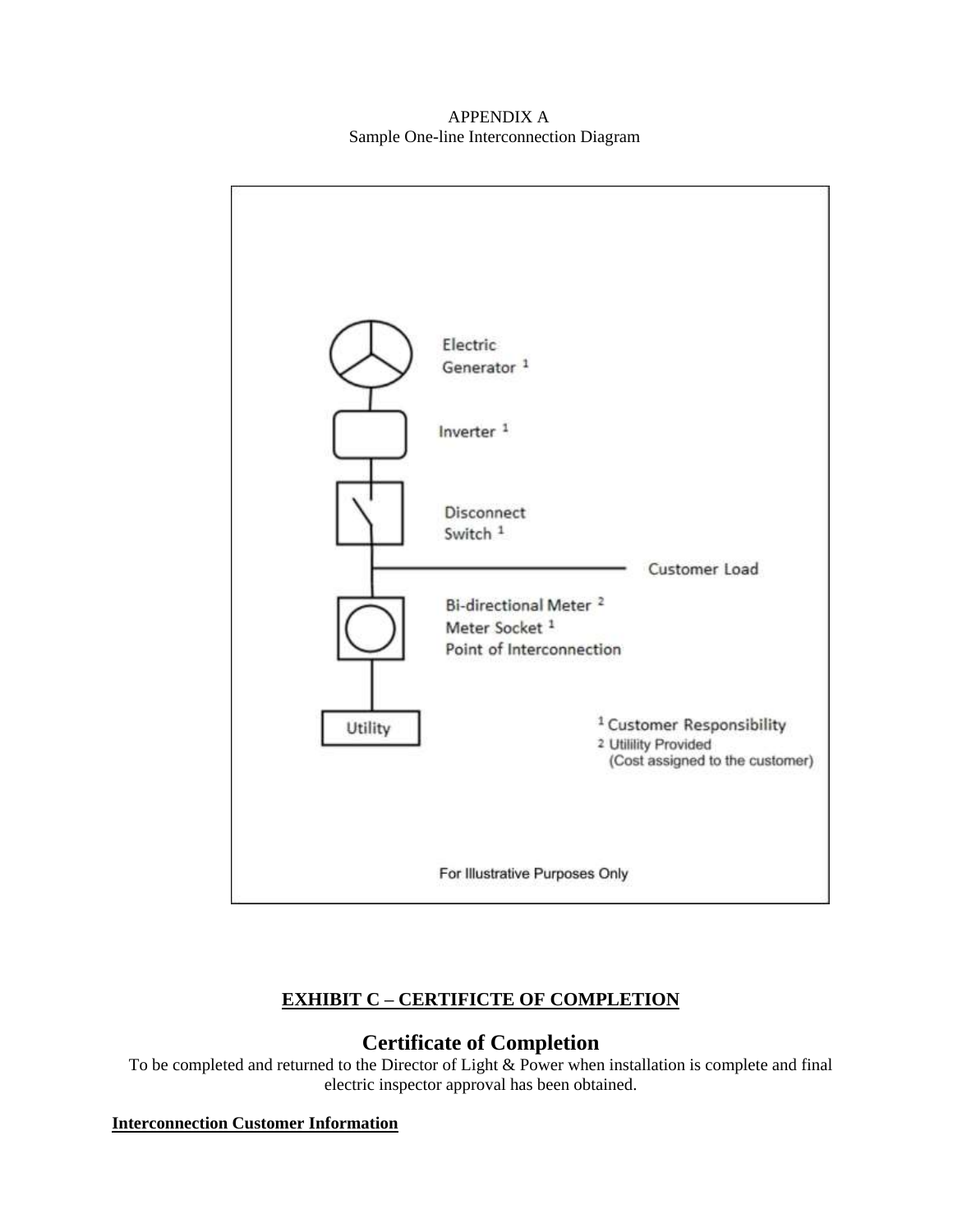| Primary Contact: contact:                                                                                                                                                                               |                                                                                                           |
|---------------------------------------------------------------------------------------------------------------------------------------------------------------------------------------------------------|-----------------------------------------------------------------------------------------------------------|
|                                                                                                                                                                                                         |                                                                                                           |
|                                                                                                                                                                                                         |                                                                                                           |
|                                                                                                                                                                                                         | $\text{Telephone (Daytime):}$ (Evening): (Evening): (Evening):                                            |
|                                                                                                                                                                                                         |                                                                                                           |
| <b>Installer</b>                                                                                                                                                                                        | Check if owner-installed $\Box$                                                                           |
|                                                                                                                                                                                                         |                                                                                                           |
|                                                                                                                                                                                                         |                                                                                                           |
|                                                                                                                                                                                                         |                                                                                                           |
|                                                                                                                                                                                                         |                                                                                                           |
|                                                                                                                                                                                                         |                                                                                                           |
|                                                                                                                                                                                                         |                                                                                                           |
| <b>Final Electric Inspection and Interconnection Customer Signature</b>                                                                                                                                 |                                                                                                           |
| jurisdiction. A signed copy of the electric inspector's form indicating final approval is attached. The<br>receipt of the final acceptance and approval by the utility as provided below.               | interconnection customer acknowledges that it shall not operate the distributed generation facility until |
|                                                                                                                                                                                                         |                                                                                                           |
|                                                                                                                                                                                                         |                                                                                                           |
| Check if copy of signed electric inspection form is attached $\Box$<br>Check if copy of as built documents is attached (projects larger than 10 kVA only) $\Box$                                        |                                                                                                           |
| <b>Acceptance and Final Approval for Interconnection (for utility use only)</b>                                                                                                                         |                                                                                                           |
| The interconnection agreement is approved and the distributed generation facility is approved for<br>interconnected operation upon the signing and return of this Certificate of Completion by utility: |                                                                                                           |
| Utility waives Witness Test? (Initial) Yes $(\_\)$ No $(\_\)$<br>If not waived, date of successful Witness Test: ____________                                                                           | Passed: (Initial)                                                                                         |
|                                                                                                                                                                                                         |                                                                                                           |
|                                                                                                                                                                                                         |                                                                                                           |

\* Prior to interconnected operation, the interconnection customer is required to complete this form and return it to the utility.

*Section 3.* This ordinance shall be effective upon its passage, approval, and publication in pamphlet form in accordance with law.

Passed by the City Council of the City of Highland, Illinois, approved by the Mayor, and deposited and filed in the Office of the City Clerk, on the \_\_\_\_\_\_\_\_\_\_\_ of \_\_\_\_\_\_\_\_\_\_\_\_\_\_\_\_\_, 2022, the vote being taken by ayes and noes, and entered upon the legislative records, as follows: